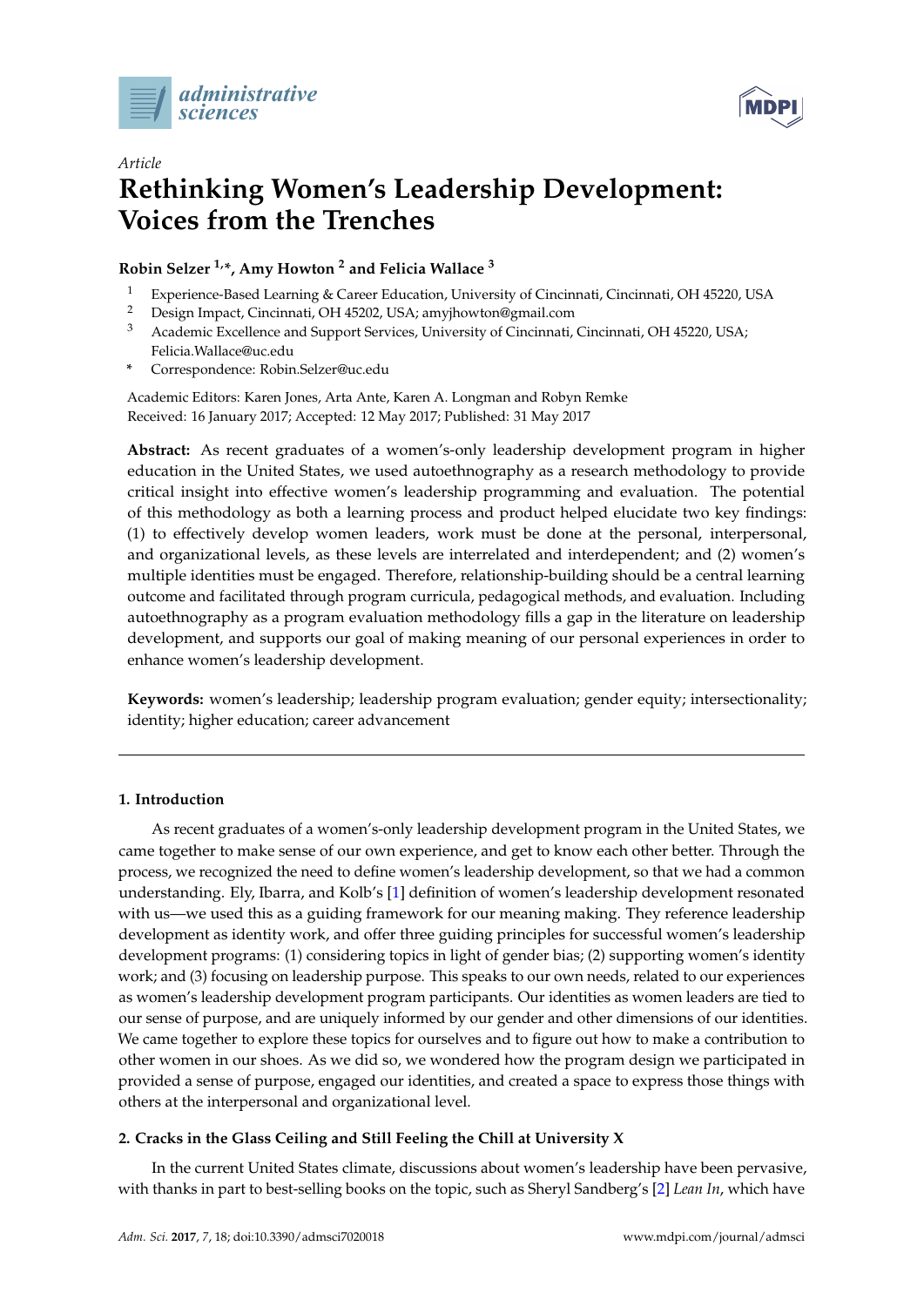been endorsed by famous women leaders, such as Oprah Winfrey. The topic of women's leadership has also been at the forefront of popular culture due to high profile magazines, like New York Magazine, covering stories that ask questions such as whether Marissa Mayer (CEO of Yahoo) can have it all [\[3\]](#page-17-2). The Atlantic [\[4\]](#page-17-3) also published an article that went viral on social media with the same headline, entitled "Why Women Still Can't Have It All." On the one hand, women are advised to lean in [\[2\]](#page-17-1) and on the other, lean back [\[5\]](#page-17-4). Now, women are being told to be disruptive [\[6\]](#page-17-5). Much of the literature on

women's professional development focuses on the need for mentors. Yet, many women's leadership experts propose that women forget about mentoring and find a sponsor to break the glass ceiling [\[7](#page-17-6)[,8\]](#page-17-7). Needless to say, women are receiving many mixed messages on this topic.

Despite all of the discussion on how to be a woman leader, have it all, and do it well, gender disparities in higher education remain intact. Dixon [\[9\]](#page-18-0) asserts that a chilly climate still exists. According to Cook [\[10\]](#page-18-1), only 26% of college Presidents in the United States are women. Outside of the United States, the equivalent leaders of a college or university are also known as Chancellors or Rectors. Fink, Lemaster, and Nelson [\[11\]](#page-18-2) asserted that the "glass ceiling is firmly intact" (p. 59). However, some have said that women have cracked the glass ceiling. Even though we have seen an incremental rise in the number of college women Presidents, challenges based on gender bias exist. For example, Dr. Angela Franklin, the first female and African American President of Des Moines University, spoke about how women in leadership are under different scrutiny than males [\[12\]](#page-18-3). She speaks of women being in the double bind position [\[13\]](#page-18-4) of damned if you do, damned if you do not, where women are either too strong or too agreeable. It is important to note that these cracks in the glass ceiling can also be viewed as even smaller splits if other demographics, such as race, class, and sexual orientation are taken into account. Only small groups of women are squeezing through, and when they do, they are still subject to very constrained ideas of what leadership looks like, and who fits that mold.

In the Guardian of Higher Education [\[14\]](#page-18-5) article "Why Women Leave Academia and Why Universities Should be Worried," Curtis Rice points to findings from a 2011 report, "The Chemistry PhD: The Impact on Women's Retention", which speaks to gender disparity among PhD candidates wishing to continue with careers in academia. The report concludes with findings specifically related to gender: first, women are told that their gender will be a barrier to success and second, these warnings are validated by the limited representation of women in the academy, particularly in leadership roles. PhD candidates interpreted this to mean that women must make incomparable sacrifices, both personal and professional, to be an academic. The under-representation of women in senior leadership positions is not unique to the United States. For example, Louise Morley has explored this phenomenon and showed that greater gender gaps exist in the professoriate in the United Kingdom. For example, in 1994, men held 80.9% of the positions and women held 19.1%of the positions [\[15\]](#page-18-6). In 2013, women held still just 4415 (22.4%) of 19,745 professor positions in the UK (Higher Education Statistics Agency, 2014). In addition, Fitzgerald and Wilkinson [\[16\]](#page-18-7) examined the absence of women in senior leadership positions across Australia and New Zealand. Similar to the United States, more women are enrolling in universities in these countries, but the gender gap exists at top levels of leadership. O'Connor and Goransson [\[17\]](#page-18-8) examined gender in university management in Ireland and Sweden. Sweden seems to be an anomaly, with real change actually being accomplished on these issues [\[18\]](#page-18-9). Ireland, on the other hand, is still grappling with traditional, essentialist gender stereotypes. The heads of institutions of higher education throughout Europe are slightly below 16% [\[17\]](#page-18-8). Essentially, "it would seem that gender inequality in higher education is a subtle but pervasive global problem" [\[16\]](#page-18-7). Therefore, research into gender inequalities in higher education continues to be needed to see the full picture of inequity.

Here at our own university in the United States, these problems persist. To help assess campus climate, Status of Women Reports were conducted by the campus-based Women's Center. Ultimately, the goal of these reports was to produce recommendations focused on strategies that would, ideally, work toward creating gender equity. Data shows that the percentage of women faculty at the University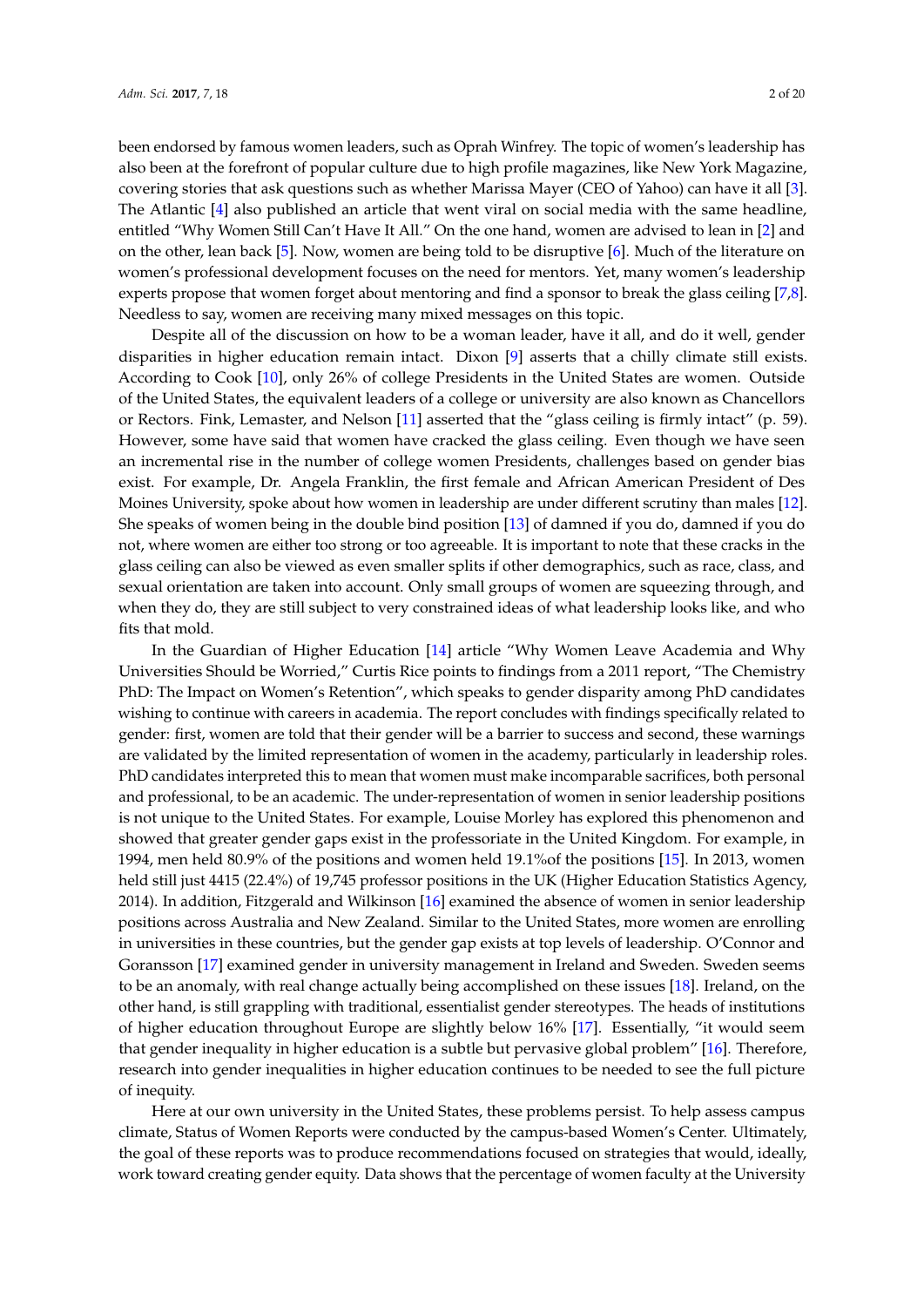X has increased, but has yet to reach 50 percent. Women are not advancing through the ranks at the same rate as their male counterparts, particularly at the senior most ranks, such as Deans and Department Heads [\[19\]](#page-18-10). In comparing University of X data from 1998, 2005 and 2009, there is continued documentation of a dearth of women of color at the senior administrative and academic levels and within the faculty.

To further this benchmarking discussion, the University of X Status of Women Report [\[19\]](#page-18-10) states that faculty women are disproportionately represented in non-tenure track positions, compared to their male counterparts. Men are also much more likely to have tenure. Approximately 63% of tenured faculty is male, while about 44% are female. These statistics parallel those nationally, which according to Catalyst.org, are at 62% and 44%, respectively. The University of X has experienced a significant decline in tenure track positions, reflecting the national trend in higher education to utilize adjunct instructors. This trend is gendered insofar as most instructors hired as contingent faculty are women [\[20\]](#page-18-11). Assessing the status of women staff was noted as challenging in this report, due to the lack of a centralized reporting system. Disaggregating the data according to race and gender is also challenging for similar reasons.

Beyond the creation of these reports, the University of  $X$  has addressed pervasive gender disparities in several ways. In 2005, under the leadership of its first woman president, a commitment was made to allocate resources and secure staff time to administer the Women's Initiative Network (WIN). WIN was formed in 2001 to advance gender equity at the University of X and ran a Women's Institute for Leadership Development until 2014. It is currently run out of the Provost's office. For the purpose of addressing ethical implications, the pseudonym WLP will be used as the name of this program throughout this paper. WLP was first offered in 2000, and has undergone program assessment that moved it from a multi-institutional consortium to an internal leadership program, focusing on the original program's intent to assist University of X women in advancing to senior academic and administrative positions. With new and focused institutional attention on succession planning, bringing WLP home made sense.

There is still more work to be done at the University of X and beyond. Action is needed to keep the conversation moving forward and to work towards gender equity. As Rice [\[14\]](#page-18-5) aptly posited, "The answers here lie in leadership and in changing our current culture to build a new one for new challenges. The job is significant and it will require cutting edge, high-risk leadership teamwork to succeed" (para. 15).

### **3. Personal and Structural Barriers to Women's Leadership**

Barriers to women's leadership fall into two categories: personal and structural. Personal barriers are related to self-efficacy, or one's beliefs about what she is capable of [\[21\]](#page-18-12). Vital to leadership development, Bandura [\[21\]](#page-18-12) argues that efficacy is required as a foundation for all other methods of development to function or thrive. These types of barriers are addressed in more contemporary women's leadership literature like Sandberg's [\[2\]](#page-17-1) *Lean In*. Another commonly cited personal barrier is "the conflicting responsibilities of home and family" [\[22\]](#page-18-13). This personal barrier is intricately connected to structural barriers. Ways to overcome structural barriers are policy-oriented, such as pausing the tenure clock or providing flexible work schedules. While barriers for women have become "more permeable" [\[23\]](#page-18-14), structural barriers that are discriminatory still impede the advancement of women's career trajectories. In short, you can teach women about negotiation skills in a women's leadership development program, but if exclusionary policies and practices remain in place, concrete walls will continue to exist [\[23\]](#page-18-14).

There are some proven support strategies for addressing barriers to women's leadership and success. For example, "mentoring has been cited as a long-term practice that typically involves a more senior-ranking professional providing guidance and support for a less-seasoned professional" [\[24\]](#page-18-15). However, mentors may not be enough. According to Schulte [\[8\]](#page-17-7), the practice of sponsorship also provides a possible solution. While a mentor provides advice and coaching, a sponsor is someone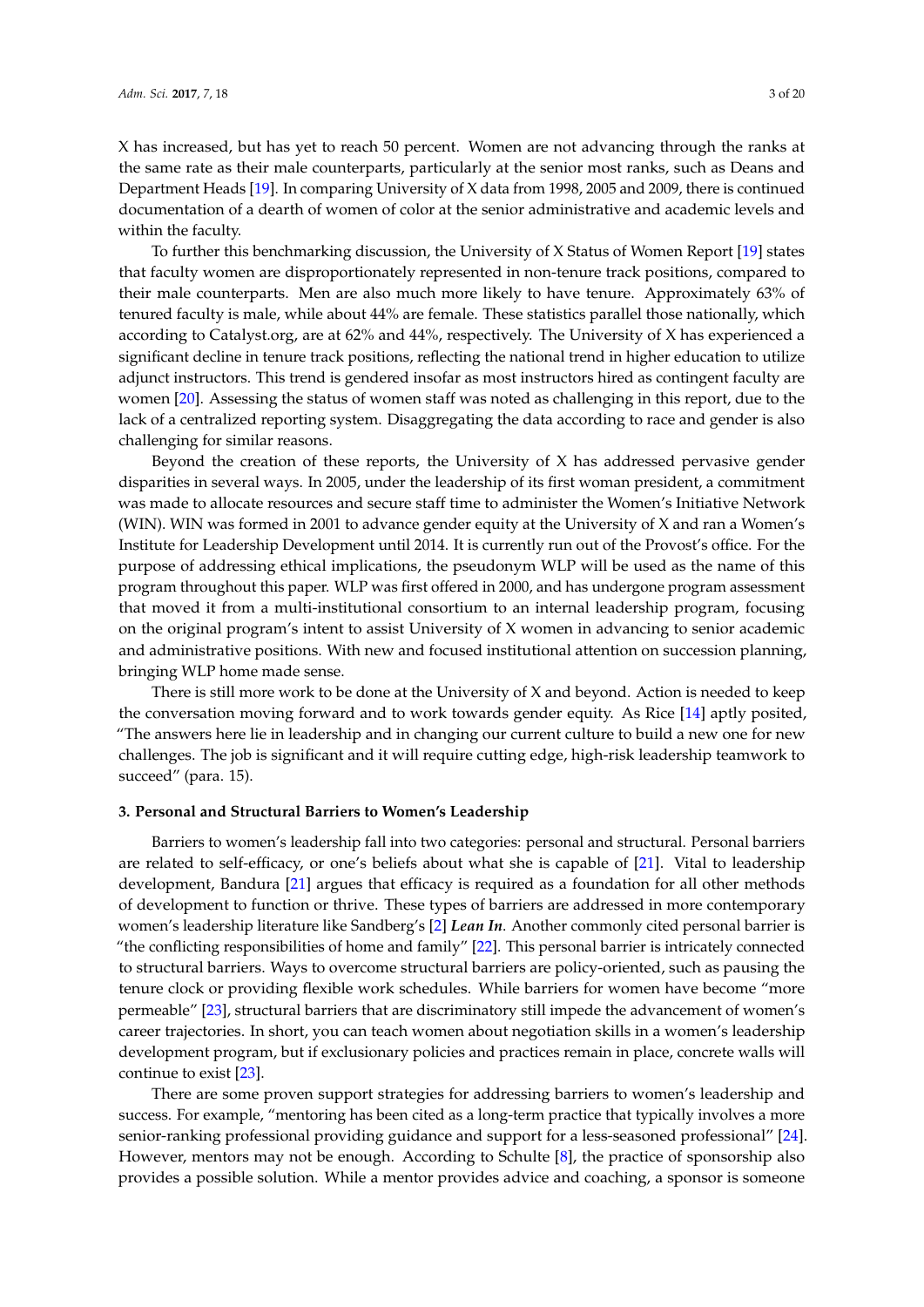with a higher authority and influence in an organization that is willing to advocate and promote the upward mobility of an individual [\[25\]](#page-18-16). Unfortunately, women are not sponsored enough, perhaps because they may view "networking as inauthentic and akin to using people" [\[1\]](#page-17-0).

In addition to these specific strategies, other questions have emerged in the literature on leadership development, such as the value of women's-only programming [\[26\]](#page-18-17), how to engage women's full and multiple identities [\[27\]](#page-18-18), the role that women's leadership development programming plays in creating organizational and institutional change [\[28\]](#page-18-19), and the impact of program evaluation [\[29\]](#page-18-20). These debates were central in our autoethnographic analysis. Therefore, they will be explored in-depth later in the Discussion and Recommendations sections.

# **4. Theoretical Lens: Connected Knowing**

Following our WLP experiences, the three of us came together in the spirit of reflective discourse because we wanted to learn from our shared experiences in this women's-only leadership development program, and to get to know each other better. We sought to make sense of our own experience and make meaning of what a program like this meant to us, personally and to our institution. As we collected data through our personal storytelling, we wanted to allow the project to be as organic and meaningful as possible—goals that became increasingly important to us throughout the process as we strengthened relationships with each other and drew personal value out of this research process. To guide our data analysis, we drew from Belenky, Clinchy, Goldberger and Tarule's theory of Connected Knowing, which centers the notion of the value of women listening to their inner voice. In their ground-breaking book, *Women's Ways of Knowing* (1997), Belenky et al. [\[30\]](#page-18-21) found that "women repeatedly used the metaphor of voice to depict their intellectual and ethical development; and that the development of a sense of voice, mind, and self were intricately intertwined" (p. 18). They also use the concept of voice to challenge current psychological theories of human (i.e., white, male) development and to include women's stories and experiences [\[31\]](#page-18-22). Connected Knowing is about finding patterns in women's voices, which was a goal of our inquiry.

Moreover, Connected Knowing gives value to women's contributions as emotive, intuitive, and personal. Belenky and Stanton's [\[32\]](#page-18-23) words clearly resonated with us when thinking about identifying a theoretical foundation, "Women have had to struggle to make their own viewpoint heard, even to themselves." (p. 78). This approach also values that learning is relational, and explores how women gain their voices and construct knowledge. However, we also recognized that Connecting Knowing felt limiting in its essentialist assumptions about gender norms and as a result, arguably perpetuates these norms. Nevertheless, as we struggled to make meaning and evaluate our experience, we found the affirming framework to be a helpful tool of analysis in its centering and in valuing our voices. The framing process for our project was inherently collaborative, driven by deep empathy. "We call them Connected Knowers because they actually try to enter into the other person's perspective, adopting their frame of mind, trying to see the world through their eyes." [\[32\]](#page-18-23). Our initial attempts to evaluate through examining program survey data did not suffice because it felt superficial, not getting at real issues of identity shifts and changes in beliefs. We needed time to find our voice and process our experience in a deeper way—through Connected Knowing, our truths emerged through care and empathy. Care is the quest for understanding and you have to listen for it. The most trustworthy knowledge construction comes from personal experience. Therefore, in concert with Mezirow's [\[33\]](#page-19-0) theory of transformative learning, we chose to reflect critically with each other to interpret our experiences and shift the focus to deeper learning for continued personal growth and development.

### **5. Methodology**

It is important to begin by describing the WLP program in detail. As an urban, public, top-tier research institution with multiple campuses, the University of X espouses strategic efforts to develop women's leadership, such as the WLP program. The program is part of a larger system-wide change effort to support gender equity on campus. During our participation, WLP was a seven-month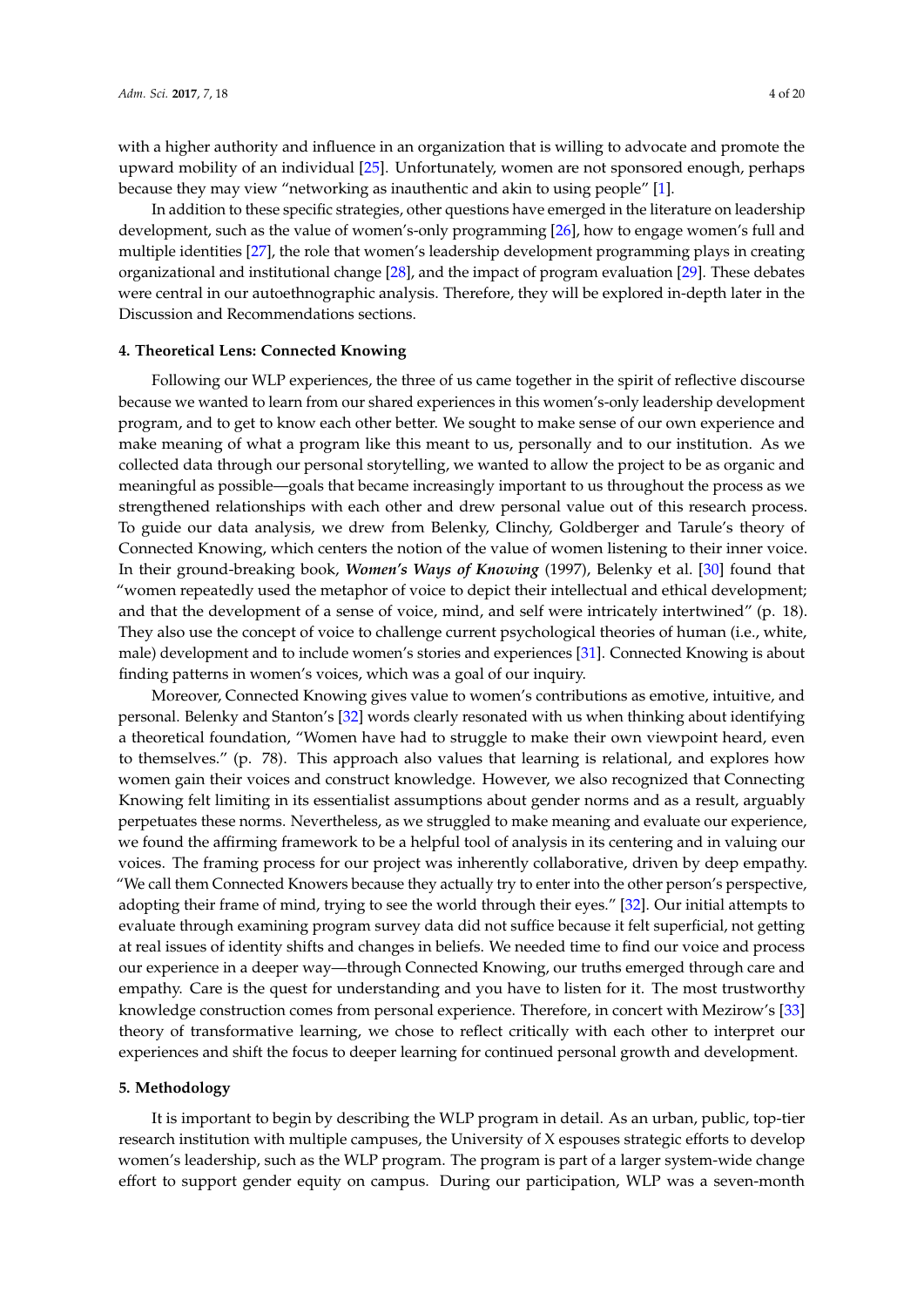leadership program that aimed to prepare mid-career faculty and staff women for senior leadership in higher education, and to identity participants' readiness for higher-level positions within University of X. According to Hawthorne Calizo [\[24\]](#page-18-15), it is one of the only campuses in the country that offers joint women's leadership development programs for faculty and staff. To this end, the WLP program curriculum includes self-assessments and research-based content focused on critical skill development. The goals of the program included increased self-awareness and competencies in the following broad

understanding and building culture, and negotiation, teams, and conflict. The program is exclusive and the selection process competitive. Criteria include: completion of a Master's degree, the position of a certain rank- (faculty applicants must have associate, field service, or clinical status); staff applicants must be an Assistant Director or above, earning a certain pay grade, and three years of completed employment with the university. Since the program's inception, participation has been open to both faculty and staff thereby fostering "a new dialogue and a cross-fertilization of ideas" [\[11\]](#page-18-2). The application requires submission of a resume or curriculum vitae, a letter of recommendation from a supervisor, and a statement of interest that outlines how the program can support the applicant's development. If accepted into the program, applicants' home departments invest \$100 of financial support.

leadership development components: visioning and strategic alignment, finance and operations,

The WLP Steering Committee, comprised of women senior leaders and WLP alumnae from across the university, reviews the applications and selects candidates. WIN publicizes the class of WLP participants each year through university news, various listservs, and on the WLP website. The model is cohort-based, and 10–20 women on average participate each year. Participants are enrolled in a Blackboard group to organize communication. We were all thrilled to be selected as participants, among the competitive pool of applicants for our respective years' cohorts.

During the time we participated in WLP (2011–2012 and 2012–2013), the program met for 3.5 h monthly and featured both a didactic speaker format and interactive methods, such as case studies and group networking. During the first meeting of 2012–2013, as group guidelines, participants agreed upon community expectations to engage, demonstrate authenticity, provide feedback, honor confidentiality, and be collegial. During that same cohort year, Strengths finder was the chosen self-assessment tool. We were asked to complete this self-assessment before the program began, and results were explored in small groups during the first meeting, but not discussed further. Each WLP session provided us the opportunity to explore topics on leadership strengths and style, authentic leadership, conflict management, budgeting practices in higher education, negotiation, and navigating the culture at the University of X. Speakers included senior level leadership at the university, such as the Provost, Vice President of Finance, Associate Provost for Diversity and Inclusion, and external consultants. Assigned readings were limited and used to supplement speakers' presentations on topics such as authentic leadership, crafting a vision, and performance-based budgeting. The sessions highlighted the specific strategies and behaviors that are critical in effective leadership. For instance, during the session on Authentic Leadership, we were able to work through exercises that helped us identify our existing and potential support networks. We looked at significant events in our past, how these events helped shape our priorities, and potential future events. Program sessions sought to promote the mindset and competencies necessary to transform ourselves from effective colleagues and bosses to successful and valuable leaders. Articulated learning outcomes for the overall program included building critical networks and partnerships, deepening members' knowledge of strategy, negotiation, communication and leadership, and maximizing influence with internal and external departmental stakeholders at the university.

A unique feature and pedagogical tool the WLP program offered in 2012–2013 was the experiential learning component, known as the "stretch assignment." The two of us that participated in this cohort collaborated with each other, organizers, and internal stakeholders to find a project that would help stretch us beyond the scope of our current professional role. The overarching goal of this assignment was to pull together the newly emerging theories and lessons about leadership from this programmatic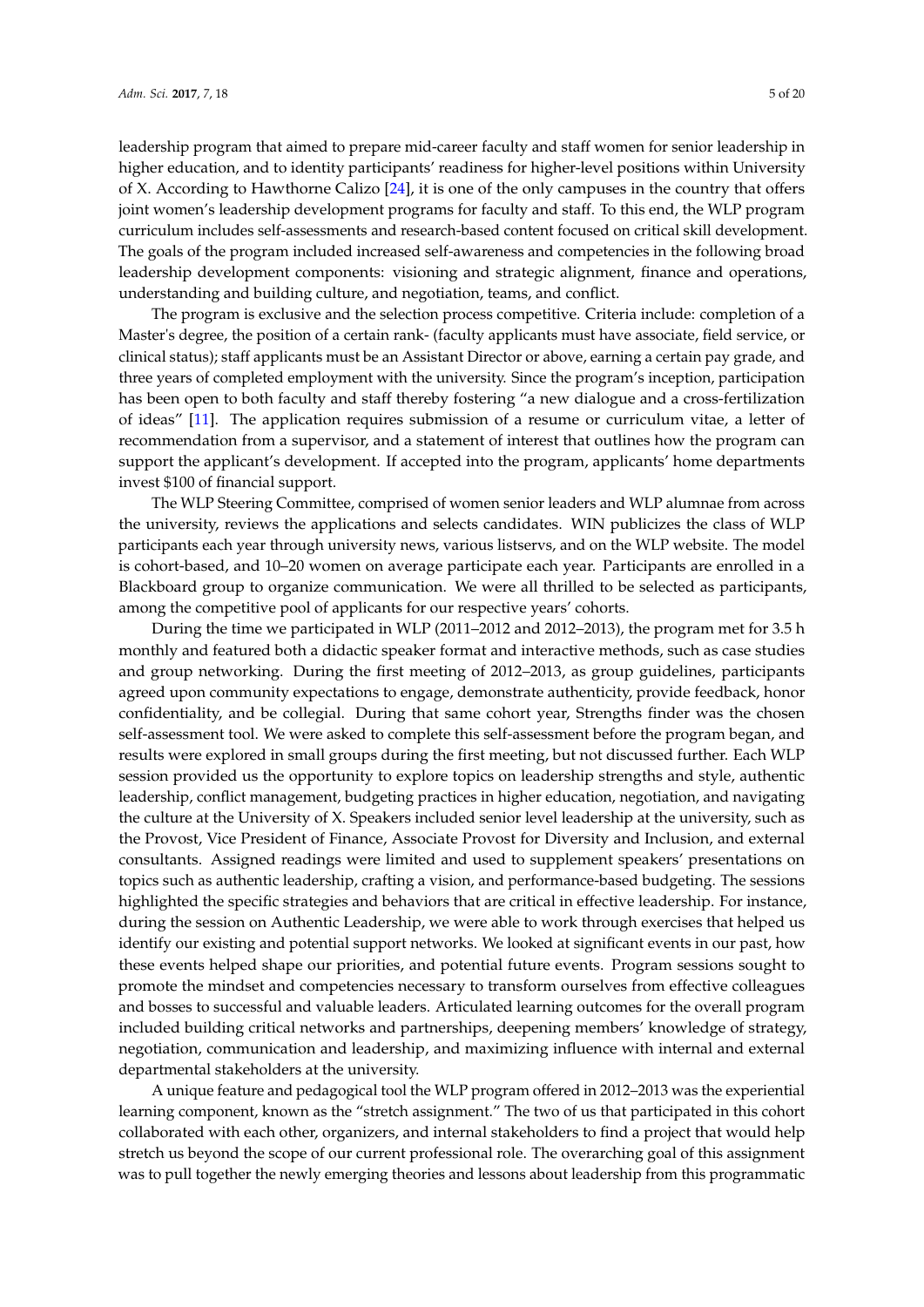experience and apply them in relevant and meaningful ways. Each participant's project differed by genre and academic commitments according to our personal need, but connected to professional goals, hoping to increase visibility at our university. At the end of the seven months, we were offered the opportunity to share our stretch project in an informal speed-dating type format with WLP alumnae to obtain feedback. Abstracts of stretch projects were shared with all participants. Upon completion of WLP, all participants are provided with a certificate, and an email is sent to supervisors in acknowledgement of completion. In terms of program evaluation, the WLP program collects hand-written, Likert scale and brief open-ended evaluative feedback on each session from participants, and continues to make improvements based on the findings for the following year.

# **6. Autoethnography**

Because our research centered on our personal narratives, we employed autoethnography as our research methodology. As mentioned, we came together to make meaning of our experiences, with a desire to contribute to making the program better for other women. We were interested in exploring our individual experiences in context with others, and autoethnography facilitates that exploration. Autoethnography allows for a wider and deeper understanding of what constitutes quality women's leadership development programming. It also aligns with the theoretical lens of Connected Knowing. Ellis and Bochner [\[34\]](#page-19-1) define autoethnography as "an autobiographical genre of writing and research that displays multiple layers of consciousness, connecting the personal to the cultural" (p. 739). At the time we were collecting data, we did not know about Collaborative Autoethnography (CAE). CAE is actually a more accurate description of process of social inquiry because it is "engaging in the study of self, collectively" [\[35\]](#page-19-2). Furthermore, in CAE, the group explores the social and cultural meaning of their experiences. For the purposes of this paper, we refer to autoethnography as our methodology, with the understanding that CAE is a legitimate method that could be recommended to explore the phenomenon of women's leadership development programs as well.

We initially operationalized the autoethnographic methodology by developing four guiding questions to frame our narratives. Then, we each created written responses.

- (1) Why did I apply to the program?
- (2) What were my expectations of the program?
- (3) How did I experience the group dynamics of being in a women-only space?
- (4) What was the impact?

After writing responses to the questions, we came back together as a group to analyze our findings, processing our common and disparate experiences. As Dreschler Sharp, Riera, and Jones [\[36\]](#page-19-3) note, the process of autoethnography helped us to "seek and find meaning in the stories that was deeper and more substantial than what we would find on our own" (p. 330). In contrast to quantitative research, the purpose of autoethnography is not to collect large samples, generalize the findings, nor compare programs. It is not a finite answer to a single question, but an investigation of a lived experience. Therefore, it is appropriate that this study be locally focused, using one location to deeply examine a set of experiences. It is part of the research design.

At the same time, we understand that our research questions and findings are not in isolation. We know the personal is political. We understood this methodology as feminist, helping to make connections between the personal and the structural. We worked to place our lived experiences at the center of the research process, thereby moving our voices from margin to center. Importantly, this was a challenging process and we struggled along the way to find and share our voices, even in terms of writing. For example, we kept shifting from first to third person throughout initial drafts. Our struggle with voice speaks to the power and potential in this methodology to center voice, both theoretically and practically. Our conversations and corresponding analysis became more than our personal narratives—they began to shed light on issues of larger institutional and structural gender inequity.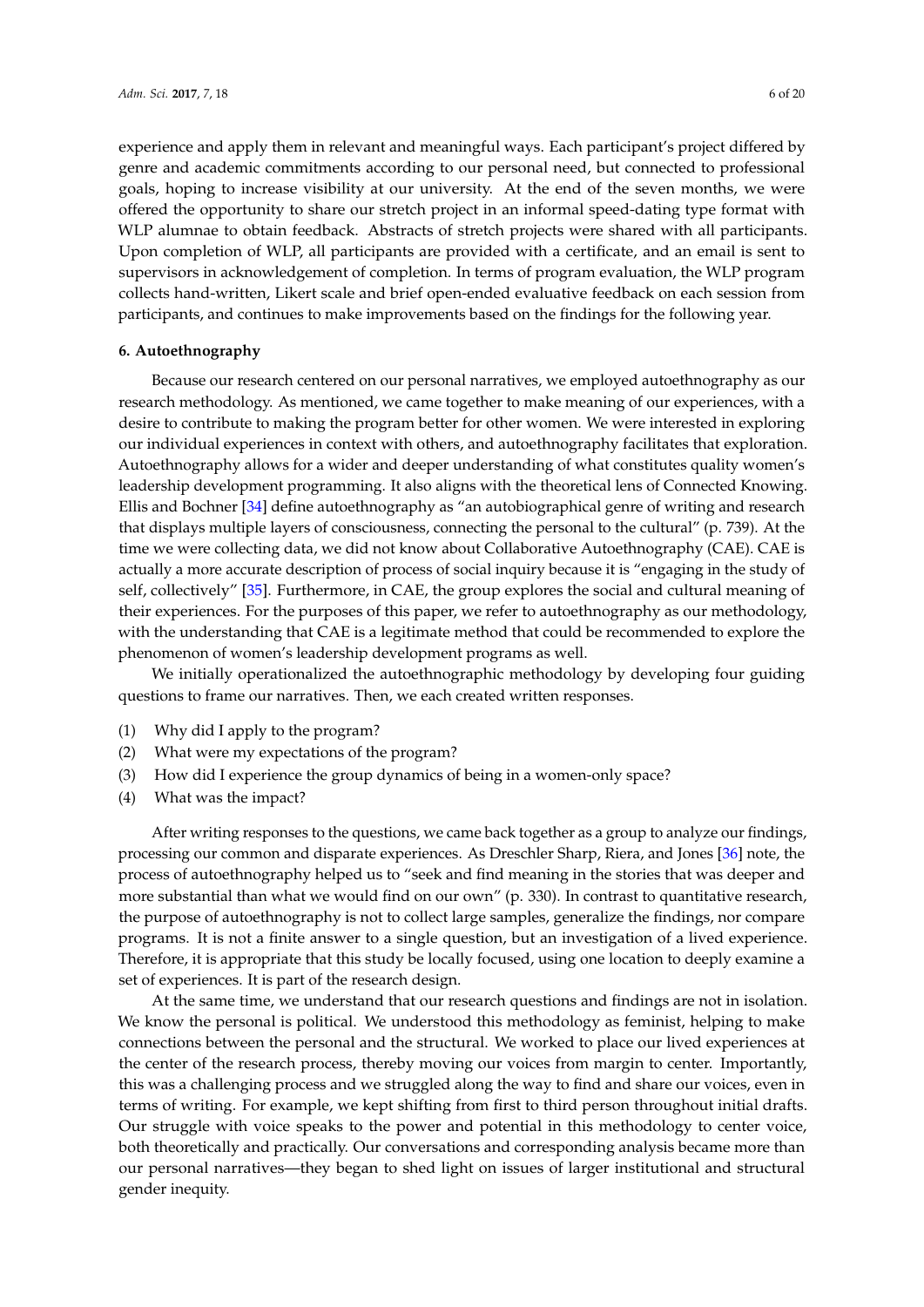True to autoethnography and our theoretical framework, our personal identities informed the entire research process. As co-researchers, we share several key, social identities: age (all in our forties); motherhood (we all have children); married to men (one now divorced); holders of doctoral degrees; of similar socio-economic class (given that we are working in the same institution in comparable positions, with comparable levels of education); and geographical location. One key dimension of difference is race: one of us is African-American; two of us are White. We are also all staff, though from different areas of the institution including academic advising, student life, and academic student support services.

# *Ethical Considerations*

In terms of the ethical approval for the study, autoethnography as a method has interesting considerations because one is writing about self and not necessarily studying others. IRB approval isn't necessary in all cases for this very reason. However, Tolich [\[37\]](#page-19-4) raises important points about the "rights of others weighted against the interest of the self" (p. 1599). For example, our stories have the potential to identify staff involved in the design and delivery of the WLP program, as well as the University of X. We contemplated this early on, and considered whether we would do harm to our self or others. Ultimately, we concluded that ethical issues did not exist because risk was minimized. For instance, in terms of harm to self, none of us used the autoethnographic process to heal ourselves. One author has since left her professional position, and the field of higher education as well. In terms of harm to others, we agreed that risk was minimized because several years have passed since our participation and the WLP program has changed in structure and in leadership. The program has a new name and Director. In fact, an early draft of this paper was shared with the new Director for full transparency.

As Boyle and Parry [\[38\]](#page-19-5) remind us, the autoethnographic process is intensely reflexive in nature. We found this to be true, and that analyzing our WLP experience in this way was necessary for us to make sense of it. Our focus was also to dialogue about improving the culture of the program. The point of autoethnography is to move from the local personal analysis to the larger organizational analysis. This felt inherently feminist, whereby the personal is seen as the political, where the status quo is challenged, and marginalized voices move to the center. Still, it is important for all involved to reflect on the role of the writing process so that one voice isn't privileged over others and co-generative dialogue exists [\[39\]](#page-19-6). In this study, we do not use pseudonyms because we have not identified which author's words are quoted. This protects anonymity.

To be sure, there are debates about ethics and autoethnography [\[40\]](#page-19-7). We understand that once the study is published, we may lose this anonymity and also connect ourselves to the University of X. We understand that by sharing our voices we become vulnerable; and this poses a professional risk due to our stories evoking emotions. Yet, we see this vulnerability as strength, and know we speak only for ourselves as participants intimately engaged in the experience. Just as we have provided a critique and analysis, we know we must allow the same for our stories. These stories are important to tell to help women and women's leadership development programs. In fact, WLP has made changes in the program structure since our participation, which eliminates some of this risk.

Throughout the writing process, we discovered that we need others to help demarcate our own personal and professional paths to success. Without the WLP program experience, the three of us would not have come together in this research project, with the shared goal of helping to rethink women's leadership program development and evaluation. This process allowed us to create a safe space to both acknowledge vulnerabilities and struggle with the idea of how to have it all. It was an intellectual and emotional process. The ability to take risks to share our authentic stories while writing with other supportive women was therapeutic and instrumental in shaping how we viewed ourselves as women leaders. We created a writing space and process that helped to hold us accountable to each other from a place of caring where flexibility was valued. As we continued to meet, these guidelines were renegotiated along the way. For transparency purposes, we discussed the need to be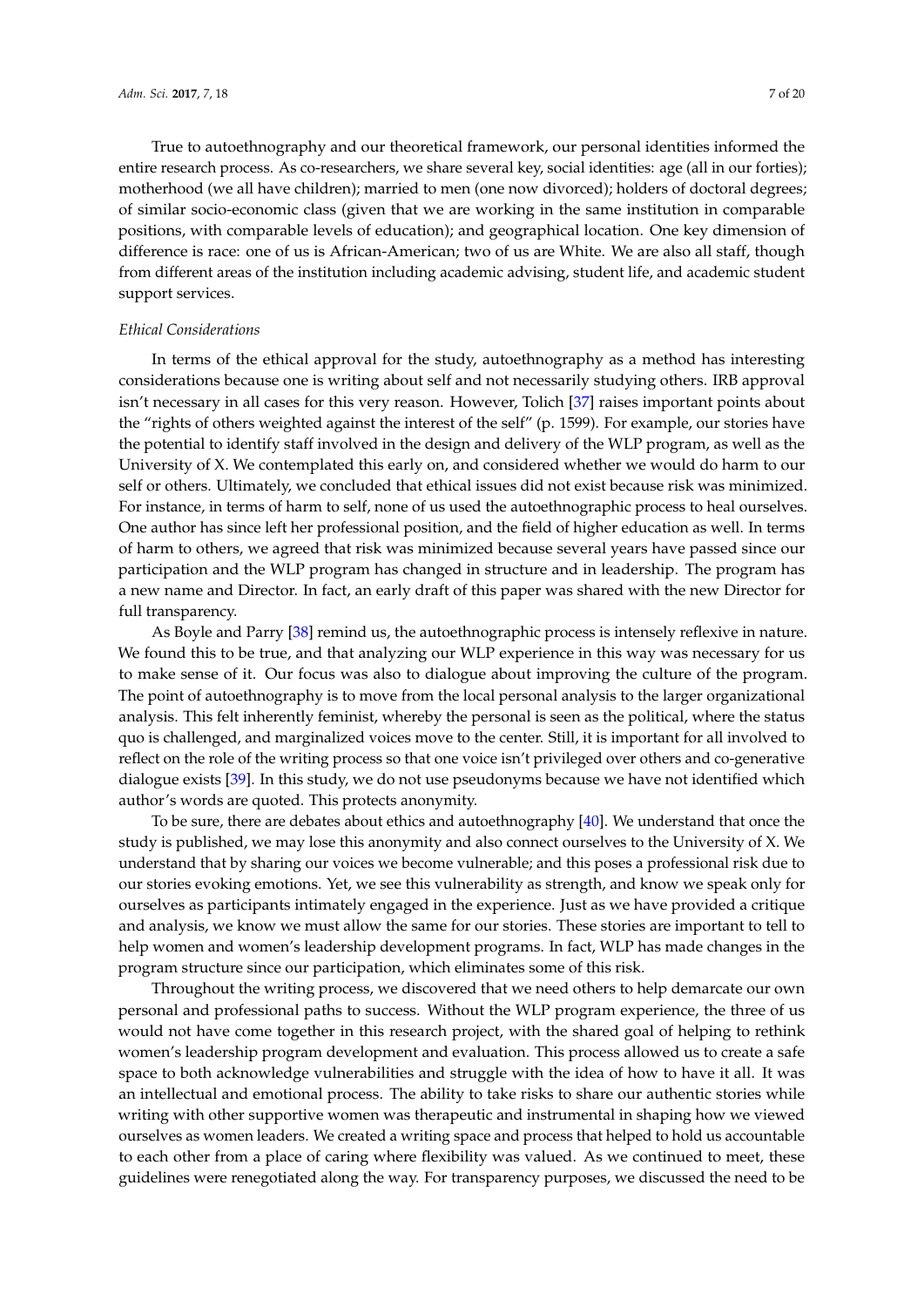fully committed, accountable, timely, responsive, communicative, direct, not take things personally, and not deterred by personal conversations or social media/email/text distractions during work sessions. Rather than informed consent, we practiced what Tolich [\[37\]](#page-19-4) calls "process consent", where consent to continue participating was voluntary and negotiated along the way. Even as this paper was submitted for publication and undergone revisions, we made sure each of us still wanted to participate.

Exploring how to write together on this piece helped to develop insights on collaboration and collective productivity. For example, we found a way to honor each other's processing style. We began writing over a year ago and the prioritization of producing the piece was difficult to justify with so many competing demands. In our writing group*,* we found a space in which inclusion and unique ambitions for success were met with support as we strived to meet our personal and collective goals. Hearing each other's stories and being reminded of our goals and successes to date provided needed strength and support. with some that is storied and being reminded or our goals and successes to date provided not gunianus support.  $\mathcal{L}$ 

In terms of analysis, we discussed similarities and contradictions in our personal narratives and one of us served as a recorder to transcribe our thoughts. As we shared our stories, we used Connecting Knowing to test our assumptions and further explore each other's experiences, which led to a deeper understanding. The metaphor of voice ended up depicting our ethical development, just as Belenky et al. [\[30\]](#page-18-21) had stated. We acknowledged that our racial differences might impact our different experiences. This sparked conversation not about the strengths of the WLP program, but what was missing but expected to be addressed. In the following section, we interrogate this idea further and key themes are addressed. in terms or analysis, we discussed similarities and contradictions in our personal narratives different experiences. This space conversation not about the strengths of the Strengths of the WLP program, but  $w_{\text{inter}}$  and following section, we interrogate the following section, we interregate the following section, we interval  $w_{\text{inter}}$ 

#### **7. Results**  $f(x)$

Engaging in autoethnographic methodology led to the understanding that in order to effectively **7. Results**  develop women leaders, work must be done at the personal, interpersonal, and organizational levels; and that these levels are all interrelated and interdependent. Within these areas of development, eight emerging themes rose to the surface. At the personal level, (1) vulnerability, (2) structured space for reflection, and (3) being seen and heard; at the interpersonal level, (4) intersectionality, (5) supportive community for vulnerability and (6) networking; and at the institutional level, (7) cultivation of authentic leadership and (8) changed culture (See Figure [1\)](#page-7-0). In sum, women's leadership development starts with personal reflection, involves engaging with other in identity work, and needs structural and institutional support. of the personal reflection, involves engaging with other in identity work, and needs structure

<span id="page-7-0"></span>

**Figure 1.** Women's Leadership Levels and Themes (Final Version). **Figure 1.** Women's Leadership Levels and Themes (Final Version).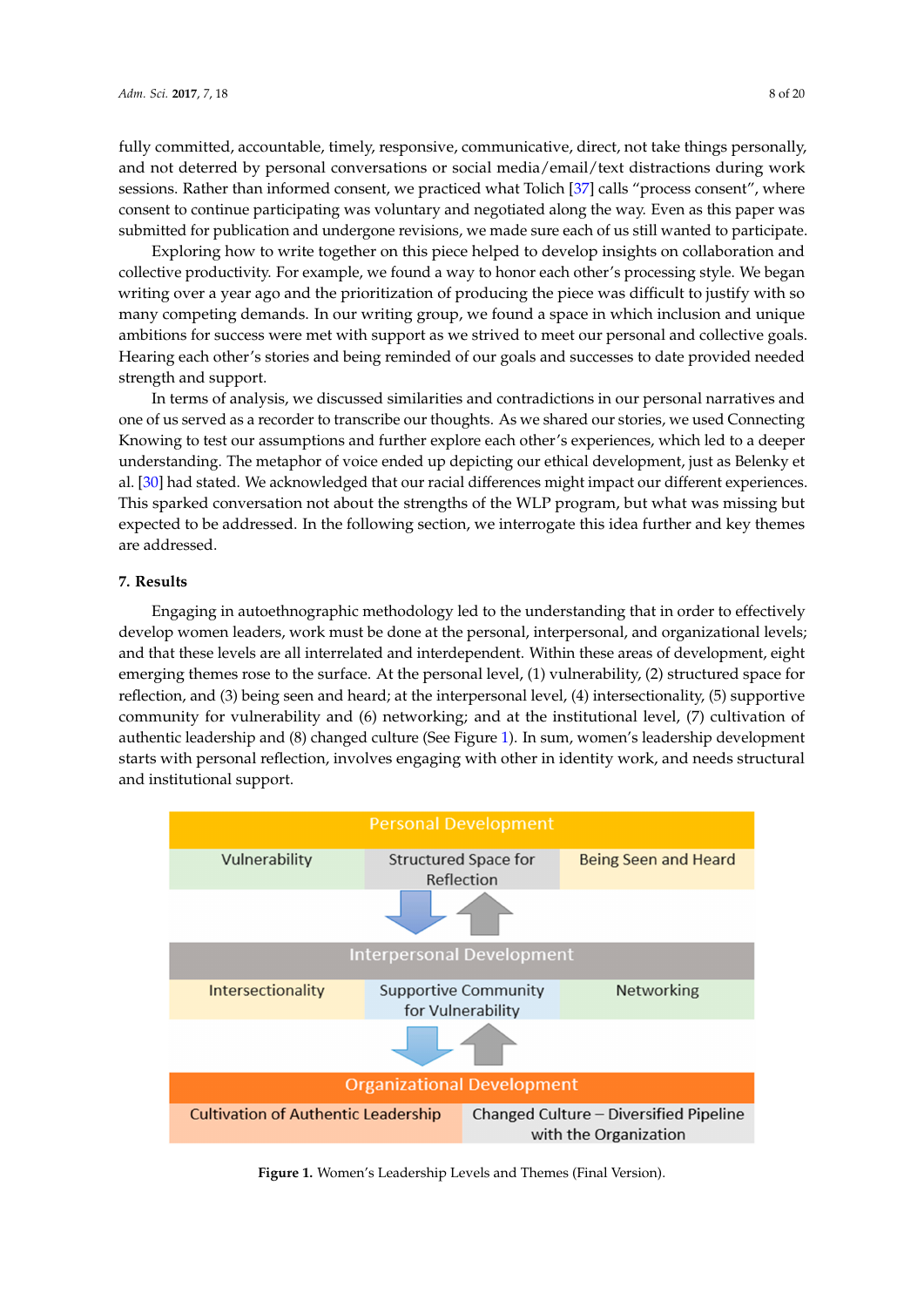Initially, our findings at these three levels were indicated by the themes in Figure [2.](#page-8-0) At the personal level, credentialing, visibility, career assessment and empowerment emerged as themes. At the interpersonal level, networking, shared experience, and support were significant. At the organizational level, cultivation for leadership and being a part of the professional pipeline were central. At that early point in our analysis, we agreed that our professional development was positively impacted by our participation in the WLP program, and that the program was successful in its goal of creating a leadership development opportunity for women at the institution. However, looking back, at this initial stage of our research process, we were in a very guarded, superficial space—both with ourselves and each other.

<span id="page-8-0"></span>

**Figure 2.** First Attempt at Defining Women's Leadership Levels and Themes. **Figure 2.** First Attempt at Defining Women's Leadership Levels and Themes.

In the next research iteration, the theoretical lens and methodology brought us to a far deeper understanding. Because we challenged ourselves to make sense of our experiences, and the data through a lens of Connected Knowing, we felt it could be an opportunity to be vulnerable with each other and ask hard questions of ourselves and each other. Common questions we would pose to  $\frac{1}{\sqrt{1 + \frac{1}{\sqrt{1 + \frac{1}{\sqrt{1 + \frac{1}{\sqrt{1 + \frac{1}{\sqrt{1 + \frac{1}{\sqrt{1 + \frac{1}{\sqrt{1 + \frac{1}{\sqrt{1 + \frac{1}{\sqrt{1 + \frac{1}{\sqrt{1 + \frac{1}{\sqrt{1 + \frac{1}{\sqrt{1 + \frac{1}{\sqrt{1 + \frac{1}{\sqrt{1 + \frac{1}{\sqrt{1 + \frac{1}{\sqrt{1 + \frac{1}{\sqrt{1 + \frac{1}{\sqrt{1 + \frac{1}{\sqrt{1 + \frac{1}{\sqrt{1 + \frac{1}{\sqrt{1 + \frac{1}{\sqrt{1 +$ ourselves in this process included: "Is that really it?" "Why do you say that?" "Help me understand." As a result, our learning evolved, moving from the initial finding of "Visibility" on the personal level, to "Being Seen and Heard." This reframing in Figure 1. elucidates the shift from the sole focus on the individual to an expectation placed on others and the organization to "recognize" and "actively support" us, thereby highlighting the need to attend to multi-level development. In addition, while Strengths quest was part of a WLP career assessment assignment, what we really needed was a structured space to reflect on our professional paths. This was reframed in Figure [1.](#page-7-0) as well. Lastly, we realized that we never felt truly empowered by our participation in WLP, and that theme was removed. This process included more generation of personal stories and accompanying introspection on identity  $\frac{1}{\sqrt{1 + \frac{1}{\sqrt{1 + \frac{1}{\sqrt{1 + \frac{1}{\sqrt{1 + \frac{1}{\sqrt{1 + \frac{1}{\sqrt{1 + \frac{1}{\sqrt{1 + \frac{1}{\sqrt{1 + \frac{1}{\sqrt{1 + \frac{1}{\sqrt{1 + \frac{1}{\sqrt{1 + \frac{1}{\sqrt{1 + \frac{1}{\sqrt{1 + \frac{1}{\sqrt{1 + \frac{1}{\sqrt{1 + \frac{1}{\sqrt{1 + \frac{1}{\sqrt{1 + \frac{1}{\sqrt{1 + \frac{1}{\sqrt{1 + \frac{1}{\sqrt{1 + \frac{1}{\sqrt{1 + \frac{1}{\sqrt{1 +$ to confront what we thought we knew about our experiences in the WLP program, and each other.

Figure 1 Themes at the Personal Development Level: V[uln](#page-7-0)erability, Structured Space for Reflection, and Being Seen and Heard. Prevalent ideology sets up that great leaders are great leaders are  $\alpha$ 

Vulnerability involves allowing oneself to be wholly honest about one's experiences, open to emotional exposure, and risk of harm. Prevalent ideology sets up expectations that great leaders are strong and all-knowing—vulnerability is typically not understood as characteristic of a "good" leader. In Brene Brown's [\[41\]](#page-19-8) book*, Daring Greatly,* she posits that women often feel they must hide important parts of themselves to mirror this expected type of leadership, but argues that vulnerability brings about creativity and change, allowing the leader to become stronger. In our experience, we all having a structured space to reflect on our vulnerabilities as mothers and was mothered time that was mother hoped to find a vulnerable space to explore work/life balance and integration, particularly around our motherhood identities. We needed to feel like we weren't alone in our personal experiences.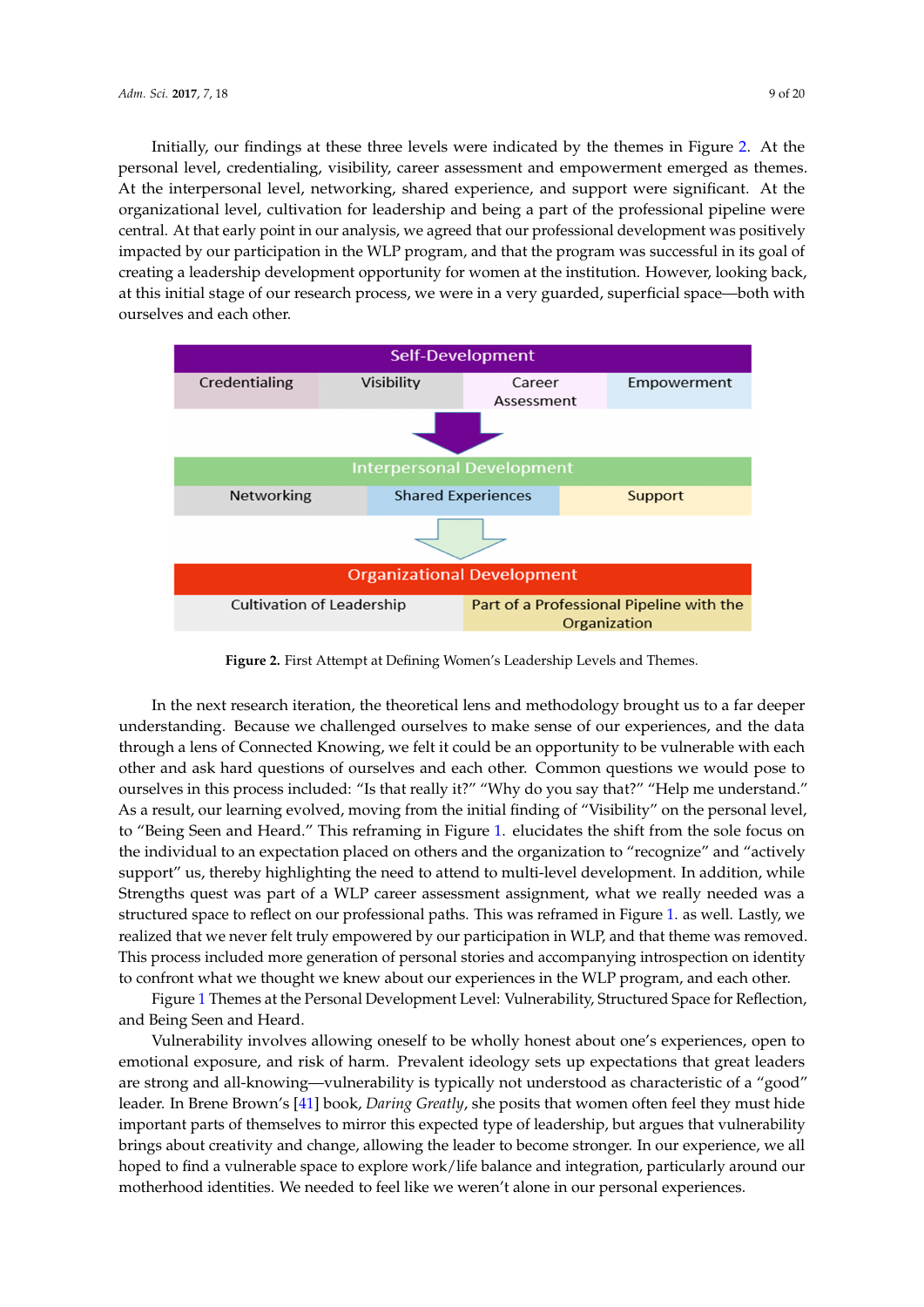Having a structured space to reflect on our vulnerabilities as mothers allowed time that was critical, because finding time to reflect on personal and professional development is difficult to do in the context of our everyday lives. We were surprised that despite WLP being a women's-only program, structured opportunities to discuss the hot topic of work/life balance did not exist. To illustrate this point further, in our meaning-making process, we discussed "the secret." "Sometimes I would look at some of our senior administrative women, and they seemed to have it all . . . kids, spouses. I thought about the stress that I felt and internal conflicts I had with responsibilities of work and home. What are they doing that I am not doing? I wanted to learn the secret. They never seemed frazzled or stressed. They had great family stories. They were respected. It was as if they had the secret I didn't know. I had hoped that I too would learn the secret."

Another author noted that she hoped for rich dialogue about the socially constructed norms around work and caregiving. Such dialogue did not exist. Building intentional space for personal reflection is critical to fostering vulnerability to be seen as a strength, and when attempting to build relationships across differences. Bell et al. [\[42\]](#page-19-9) came to a similar conclusion in their struggle interpreting research data as Black and White women sharing a reflective space. "Coming into the room as whole people—and demystifying what we imagined about one another both within and across race lines—helped move our conversations forward" [\[42\]](#page-19-9). Without this structured space for reflection built into the program's curriculum, our ability to share authentically across difference was thwarted. Our writing process opened up this opportunity for us as co-authors, but we wonder how we could have unpacked our differences—particularly around race—differently with more structured space for reflection in the WLP program.

Lastly, as previously noted, we merged the ideas of credentialing and visibility in Figure [2](#page-8-0) to "being seen and heard" in Figure [1.](#page-7-0) This theme was central to our discussion on why we applied to the program. One of the articulated learning outcomes of the WLP program included maximizing influence with departmental stakeholders at the university. Thus, "I wanted to get on a senior woman leader's radar," said one author. Becoming visible as aspiring women leaders was critical to our personal development. We wanted to be seen and noticed as competent leaders with subject matter expertise and hoped this would lead to gaining sponsors. Having this affirmation from senior women leaders was crucial to our leadership efficacy, and being accepted into WLP offered a particular credentialing of sorts. Given the increased awareness regarding the importance of gaining a sponsor to put your name forward for opportunities, we saw the connection of being seen and heard to gaining more leadership opportunities. While we were acknowledged for participating in the program with a certificate, any correspondence shared with our supervisor did not produce the desired increase in being seen and heard.

Figure [1](#page-7-0) Themes at the Interpersonal Level: Intersectionality, Supportive Community for Vulnerability and Networking.

The two most poignant examples that exemplified the need for discussing intersectionality were based on our racial and motherhood identities. We all hoped to find both space and the support to explore the work/life balance and integration, particularly around our motherhood identities. Haynes [\[43\]](#page-19-10) used oral history to explore identities of women accountants, embodiment, and motherhood. She discussed gendered behavior, such as how to dress and the experience of pregnancy at work. Because this is such a strong part of women's socialization, we expected to discuss these things. During the processing of our stories, one author indicated a shocking revelation. She said, "I do not even put out pictures of my kids on my desk at work because I do not want people knowing I have four children. I am afraid people would perceive me as not having enough time to do the work." This reflection supports Gatrell's [\[44\]](#page-19-11) work on maternal bodies in management studies, where she discusses the discounting of pregnant women's capabilities based on perceptions. We all worried that people would assume we had a "low work orientation" when we prioritized our children over work [\[44\]](#page-19-11). Throughout our research process, we had multiple conversations about "mom guilt" for choosing career over our children at times. Gatrell [\[44\]](#page-19-11) also speaks quite a bit about breastfeeding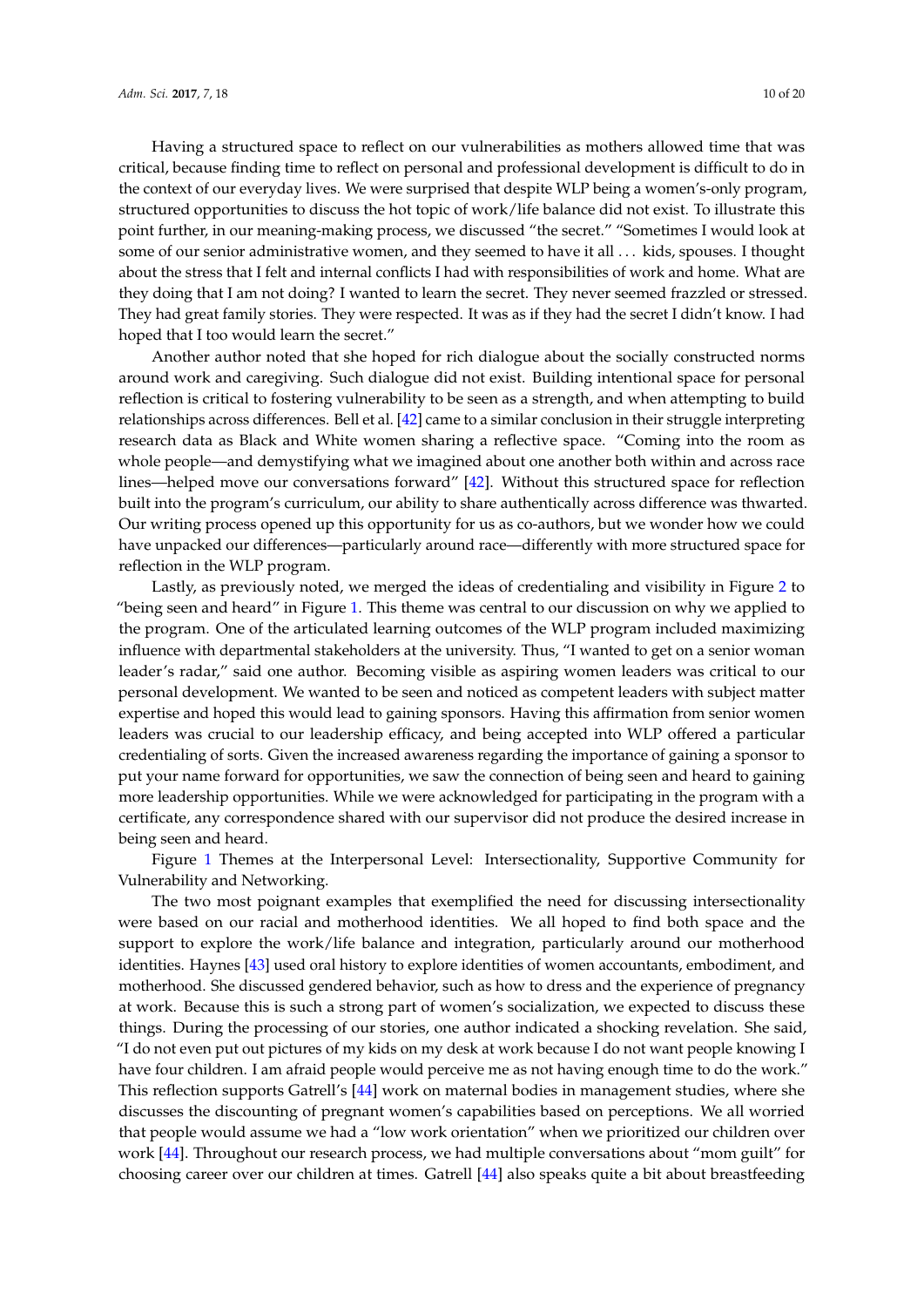and disregard for the maternal body in managerial contexts. Because we were past this phase in our motherhood, we did not discuss this. However, it was noted that supportive supervisors who understood what it meant to be a working mom were critical to our overall experiences.

The message was clear to us: these struggles do not matter in organizational structures, and it is up to us as individuals to figure it out if we want to advance. While not all women are mothers or have family caregiving responsibilities, it can be a salient part of women's identities, and should at least be explored as relating to a woman's career path and in creating gender justice. It would have also been helpful to hear from women who did not have children by choice. Haynes [\[43\]](#page-19-10) asserts "By failing to understand the impact of public and private, of professional and mothering identities, misunderstanding, reproduction of subtle forms of inequality, or even injustice may be perpetrated" [\[43\]](#page-19-10) (p. 622). Given the prominence of this topic in popular culture and literature, it is a non-negotiable topic to include as part of the curriculum. Mothering and work identities are not separate, but entwined [\[43\]](#page-19-10).

In terms of racial identities, the vast majority of participants in both cohorts were white women. Racial differences among the group were not acknowledged in the WLP program. However, this lack of acknowledgement does not erase the impact of race and racism on leadership development. The author who identifies as a woman of color shared an instance when a white male senior administrator commented on her hair. She said "While at commencement, I straightened my hair. When this man saw me, he said you should wear your hair like that all the time. It looks better. I felt like a lot of times I will not be accepted into higher leadership. I cannot be my authentic self. I have to burn my hair out to fit in." Her WLP cohort, with the support and structure of the WLP program, could have offered support and validation for her around this experience of racism. Additionally, as white women, we could have learned a lot about how our white privilege impacts our own leadership. Unfortunately, she didn't feel WLP offered her that safe space.

During WLP sessions, when discussing intersecting identities such as racial or ethnic identities, the conversation seemed to be redirected, as if race and racism were a distraction from the program's focus, and that these conversations were tangential. There was a particular instance in which a diverse panel of senior administrative women shared personal journeys and words of wisdom to WLP participants. Only one presenter was a woman of color; she was African American. "When she began to talk about her experiences around racism and how to deal with racism in our profession, the conversation was immediately moved to another conversation and she was cut-off. I found myself in the bathroom talking to another woman of color to discuss how we had faced this but there wasn't opportunity for us to hear how other people who had moved up had navigated this." For women of color, both racial and gender identities impact leadership development—omitting one necessarily negates the other. In fact, this holds true for all of us—we cannot explore our gendered experiences with leadership development, without simultaneously interrogating our multiple identities and how those inform and influence our leadership.

The need for a supportive community where vulnerability can be practiced is the second theme at the interpersonal development level. This theme is the catalyst for creating a culture of courage, where participants show up without the expectation of perfection. This is particularly important as strong leaders understand the role of vulnerability as connected to humility. Due to the lack of a community that was supportive of sharing vulnerabilities, one author felt "isolated", and her sense of leadership identity "more fragile", as a result of her participation. This impact translated to the interpersonal level, where relationships were kept at a superficial, surface level.

Vulnerability was not perceived as a strength in this women's-only leadership program. One author stated, "When doing an exercise on authentic leadership, I felt embarrassed to share that I was divorced and not married. I did not want to be perceived as less than perfect because I was so focused on trying to keep up with the other women leaders around me, who seemed to have it all together. But being divorced is a dominant identity among multiple identities in my lived experience." Building a strong community in which women could open up and be vulnerable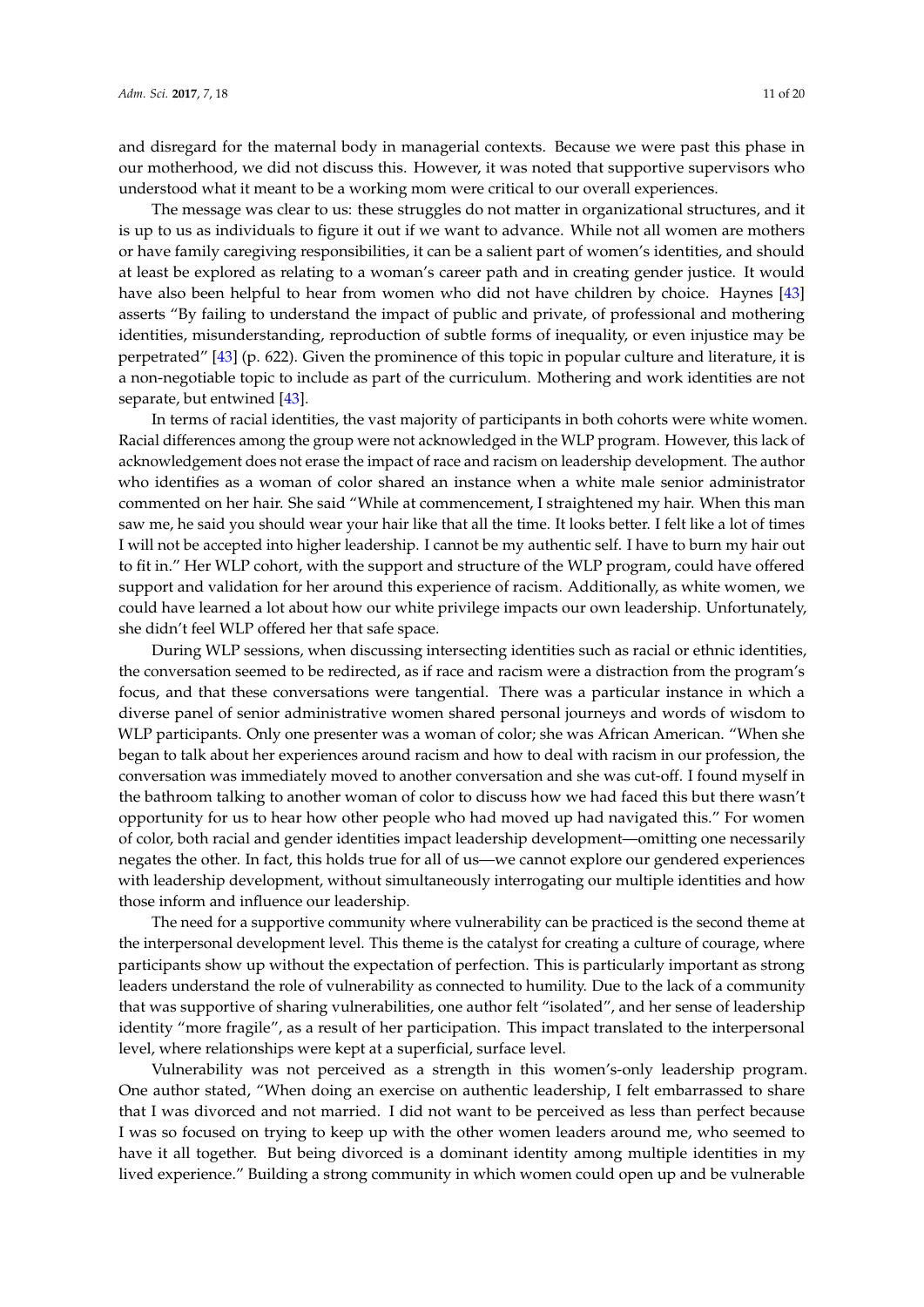about personal challenges related to leadership could support personal self-efficacy, promote strong interpersonal relationships, and begin to highlight structural inequities—thus, connecting the personal to the political.

Networking, the third theme in interpersonal development, is essential to professional life. It leads to career advice, opening up professional opportunities, and learning from others about their leadership journey. More than countless hours at the computer, leadership is the ability to connect to others, incorporate outside perspectives, and navigate groups. We hoped that through participating in WLP, we would learn how to network strategically, given the program's articulated learning outcome to build critical networks and partnerships. It is important to note that women leaders may face unique challenges when it comes to networking. For instance, one author was "uncomfortable with the idea of networking", and preferred that it was framed as "relationship-building." This was consistent with Ely, Ibarra, and Kohl's [\[1\]](#page-17-0) thoughts on women viewing networking as inauthentic. The issue of work-life conflicts was also applicable for us in relation to networking. "I have to pick up my kids from daycare right after work and do not have the freedom to attend a networking happy hour," said one author. As a group, we were often preoccupied with caretaking duties at home, and consistently struggled to devote networking time away from family or personal interests. Again, this topic was not addressed in the WLP program.

Figure [1](#page-7-0) Themes at the Institutional Level: Cultivation of Authentic Leadership and Changed Culture—Diversified Pipeline within the Organization.

The two themes at the institutional level were discussed as aspirations for a strong women's leadership development program. The cultivation of authentic leadership requires that we bring more of who we are to the table more often. In order to be consistently authentic, we needed to explore and accept the complex identities of each WLP participant. This is why we acknowledge that the levels are interrelated. The cultivation of authentic leadership cannot exist without structured space for personal reflection on our multiple identities and supportive community for this. How can we be confident in being seen and heard within our university without being authentic? While there was knowledge gained from an expert speaker on Authentic Leadership, the didactic format of the content delivery made personal relevance difficult because there was very little time left for group processing and interaction. If authentic leadership is truly embraced at the organizational level, it should be fully integrated throughout the women's leadership development curriculum. Only then will cultures change and bring with it a diversified pipeline of women who have made efforts to understand our multiple, intersectional identities through the practice of vulnerable sharing in a supportive community. Considering the lack of women's leadership in senior positions at University X, the WLP program attempted to resolve the problem, but did not fully respect the diversity of the women in the pipeline. The institution must change the leadership culture to authentically value this diversity, or the pipeline will remain leaky.

The WLP program offered ripe opportunity to cultivate authentic leadership and changed culture and diversify our institutional talent pipeline. Had we, as WLP participants, been able to experience at the personal and interpersonal levels what has been discussed here as emergent themes—vulnerability, critical reflection, feelings of being seen and heard, exploration of our multiple identities and intersectionality, supportive community, and networking—a critical piece of this sort of authentic leadership and changed culture would have been seeded. After all, WLP participants represent an emergent leadership, and our cohort would have had the opportunity to truly learn alongside each other, gain insight from shared personal experiences around our multiple identities, and increase empathy related to navigating leadership. With this new understanding of the barriers and opportunities women face in the workplace—and in our institution, specifically—we would be in the unique position to inform and develop relevant policies and practices to support women's leadership development at the institutional level. We would be more empowered to do that, because of our WLP experience.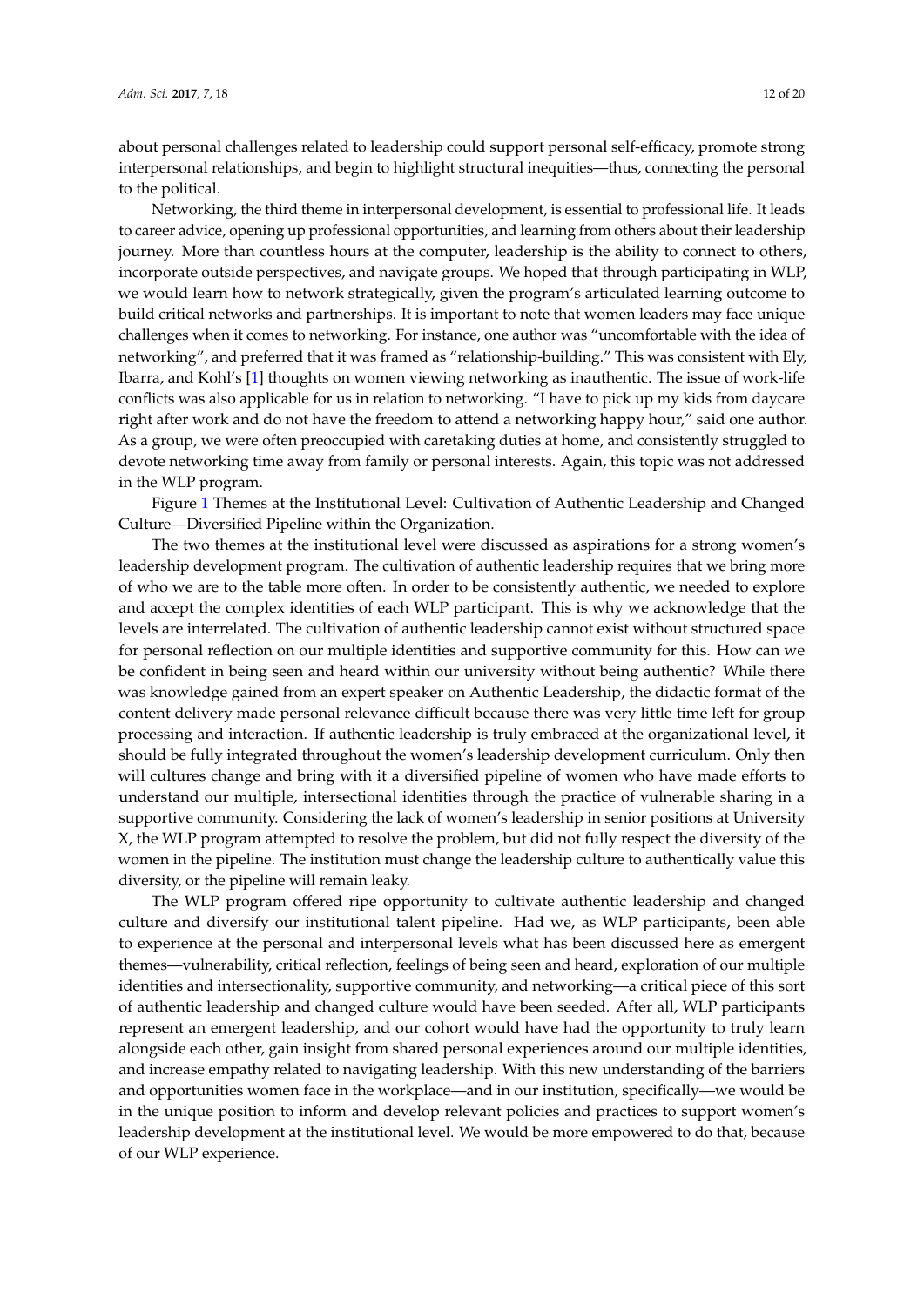Based on our own discussion that emerged through our autoethnographical work, we imagine some of these institutional policies and practices would include: strengthened stop the tenure clock policies; more flexible work schedules for staff; more convenient and available lactation rooms; equal pay practices and policies; redesign of the review for tenure process which values gendered labor equally (i.e. service and student support); diverse and inclusive hiring; strengthened sexual and gender-based harassment policies and supports; increased resources allocated to women-only programs like WLP; and creating safe spaces for other affinity groups (including women of color, LGBT women, international women, women with disabilities). WLP participants would be wonderfully positioned to advocate for and lead such institutional changes and in doing so, create a more inclusive institutional climate.

# **8. Discussion**

Our results supported Ely, Ibarra, and Kolb's [\[1\]](#page-17-0) definition of women's leadership development, in that our experiences in the WLP program led us to see the critical role identity work plays in this process. This insight underscores the importance of the theoretical lens used in program design and delivery. The lens that informed our research analysis, Connected Knowing [\[30\]](#page-18-21), was effective in our own positioning as "knowers", and facilitated a fruitful critique of our experiences and institutional context. In addition, pedagogical tools that align with that lens and facilitate deeper analysis are effective in the identity work of women's leadership development programs. For example, our use of autoethnography as an evaluative method was valuable in drawing connections between the personal and political, and the individual and structural. Therefore, program curricula should be far less concerned with content covered, and more focused on program approach and process. Carefully attending to ways in which power positions participants as knowers and leaders from the outset will significantly impact the participant's personal leadership development and, ultimately, positively impact the organization. While some individual skill-development, such as budgeting and negotiating, were helpful parts of the curriculum, we were seeking a more transformative approach that gets at the root of the problem of women's leadership development—gender inequity—and flips the power. The participants themselves become the knowers and experts. This insight informs our recommendations, and is further explored in the below section.

As such, there was certain content that was overlooked in WLP that we believe all women's leadership programs must address. Gender bias, as well as other forms of discrimination based on intersectional identities, is substantive in the literature and must be covered. Structured time for reflection should be spent on addressing the personal barriers women face in leadership development, such as finding a sponsor, and sharing these stories with others. This storytelling will build empathy and understanding, as well as highlight structural barriers in place that negatively impact gender equity. Additionally, networking opportunities with other aspiring and established women leaders will support efforts to advocate for policy changes that address the structural barriers to success. Women's-only programs uniquely promote these kinds of learning experiences. Women can bind together and use their power to support one another. By incorporating the sharing of personal experiences and listening to other stories of women into women's leadership development programs, we co-construct knowledge as Connected Knowers, and learn more than we could from an experience like this, had we been on our own. Through finding and trusting our own voices, we can develop a sense of leadership purpose and truly create institutional change.

We did not complete WLP with an earned sense of purpose as women's leaders, even though we were feeling the societal pressure to "lean in" due to the popularity of Sandberg's [\[2\]](#page-17-1) book at the time. However, we did meet the program's goal of self-awareness in the end. Throughout our participation in the program, we identified with the struggle to have it all, and turned to the WLP program to seek mentoring and sponsorship. We needed the mentoring to answer some lingering questions regarding our multiple identities, such as managing work/life balance as mothers and navigating race and racism. We needed the network for sponsoring and the visibility of being seen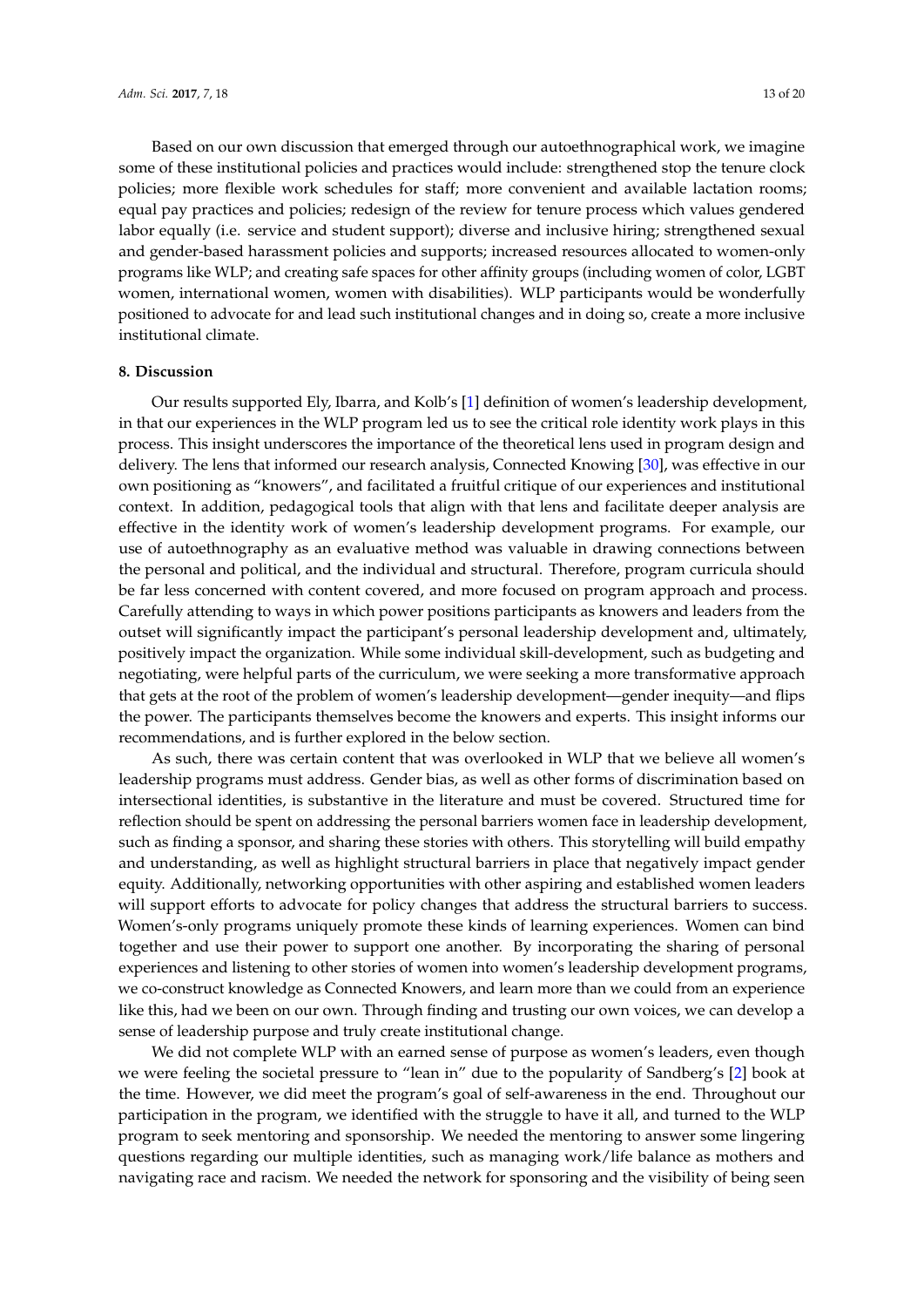and heard as aspiring senior leaders, especially because we knew the climate was still chilly at the very top—and even more so for more marginalized, intersectional identities. In summary, our findings showed us that we all struggled with our own self-efficacy, because we did not have the structured space for vulnerable reflection that is needed to explore what we are capable of. It would have been especially helpful to interrogate this in a supportive community with other women leaders. We now know that we need other women to help realize our path to leadership success. Overall, our goal to make the program better for other women will come to fruition as the knowledge we have gained is applied. Next, we provide recommendations for future women's leadership development programs based on our analysis.

### **9. Recommendations**

## *9.1. Recommendation 1: Practice Intersectionality in Women's-Only Leadership Development Programs*

Based on our experiences in a women's-only leadership development program, we wonder about the value of a women's-only space in developing leaders. Being in our women's-only leadership development program was a critical part of our analysis. This issue is also debated in the leadership literature. Vinnicombe and Singh [\[26\]](#page-18-17) discuss the importance of women's only leadership development programs. "Skeptics may argue that women-only programs do women a disservice", because it removes interactions with men that they will inevitably need to collaborate with [\[1\]](#page-17-0). A women-only space is an integral component to leadership development programs for women, as women value being seen as experts in their field, having an intrinsically interesting job, personal accomplishment, self-development, and balancing work and personal life. In contrast, men see career success in terms of climbing ladders and gaining influence, with the external trappings of success, including high salary, cars, and status [\[26\]](#page-18-17).

Significantly, though, women-only programs should not be an add-women-and-stir approach, but should encourage women to explore how their gender, intersecting with other dimensions of their identity, influences their leadership for the quality improvement of programs [\[1\]](#page-17-0). For us, there was a disconnect between our hopes for what a women's only space would mean for us, and our actual experience of this gender-specific programming. For example, we expected that, participating in a women's development program, women would not be understood to be monolithic as a group. Interestingly, we learned that without complicating "women's" leadership development, we were reinforcing gender binaries. A subsequent risk of this sort of traditional practice is that women are essentialized and kept in our place. Identities are full of complexities. For example, even though all participants in the program were women-identified, some were classified as faculty and some were staff. One author was appalled at how this distinction was not engaged as a topic of conversation, especially as it relates to power dynamics. She said, "How could we sit there and pretend that there wasn't a real difference in how we were perceived in relation to women's leadership on campus, or even in that room? Why couldn't we discuss how to help each other within these clear power structures? How ironic that we were there to help women advance but didn't discuss the social inequity inherent in the program?"

We assumed a women's-only space would provide us much needed support for career and life reflection around our dominant and marginalized identities, promote authentic relationships, and empower us to create change as individuals, colleagues, and supervisors. This was not our experience. In fact, contrary to the ultimate goal of the program, in some ways we felt diminished in our growth and learning as a result of the program design. One author shared,

"All of the sessions were completely didactic in their delivery. There was no acknowledgement that much of these uni-directional messages were coming from male guest speakers. This completely reinforced gender inequalities and dynamics related to women's leadership development."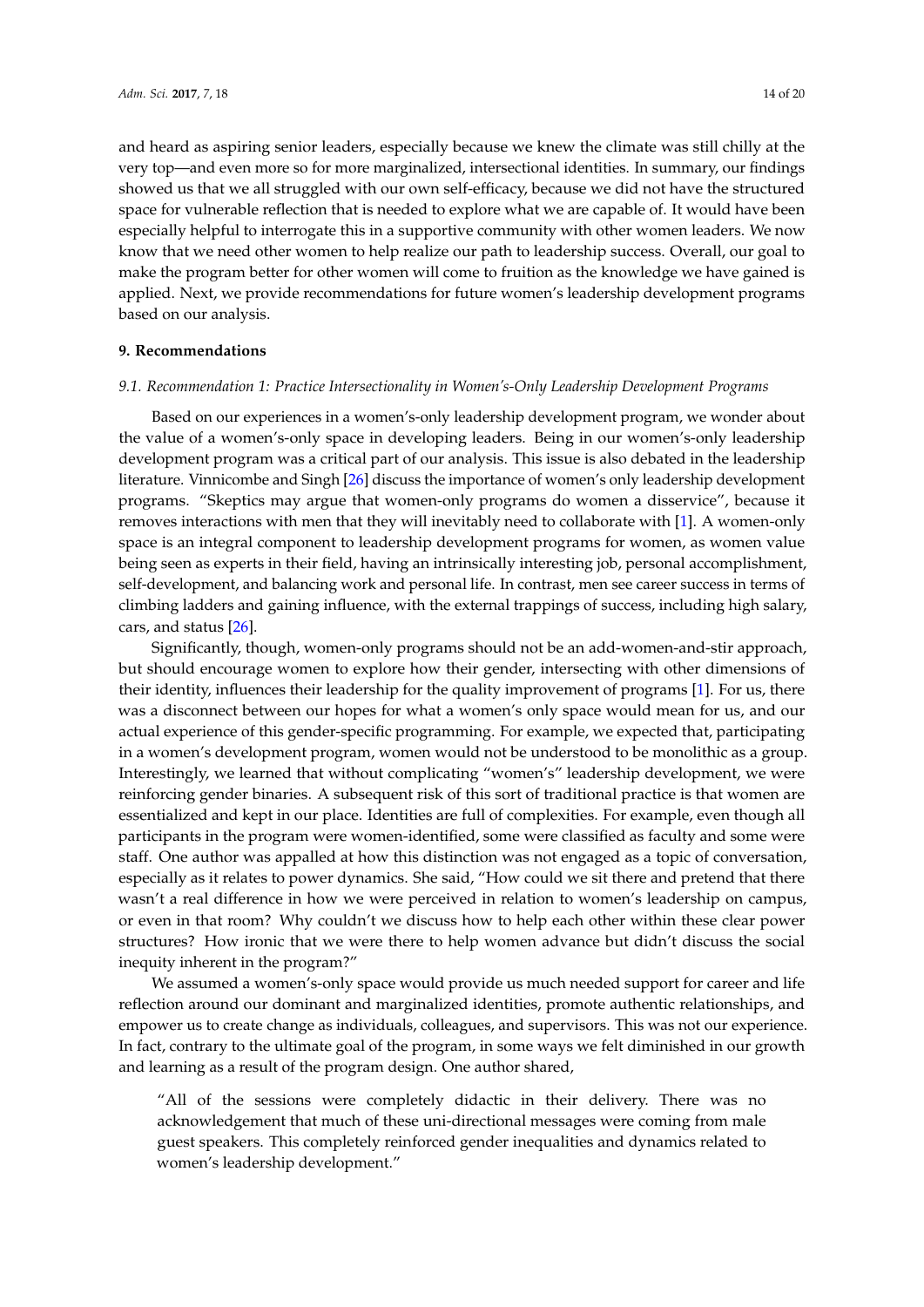Another commented, "Generally I'm resistant to traditional women's leadership programs because they reinforce institutional power structures, but I wanted to open myself up to the experience." Furthermore, diminished growth at the individual level extended to the interpersonal and organizational levels insofar as potential growth was stunted. Subsequently, the ability to influence or shape the organizational/institutional level was hampered. How could we create sustained, structural change that would lead to gender equity if we did not feel empowered or in authentic relationship to other women, even others who are arguably in the "pipeline" with us?

Women of color's experiences of the intersection of racism and sexism, along with other forms of identity oppression, were completely overlooked in our WLP experience. The message was clear to us: these struggles do not matter and it's up to us as individuals to figure it out if we want to advance. We recognized that which holds for white women does not necessarily hold for women of other racial backgrounds [\[45\]](#page-19-12). Given the data on how race impacts pay rates, tenure, and advancement, failing to attend to our racial and other identities was a significant missed opportunity to prepare us as effective change agents and leaders. As one author shared,

"As a white woman who works actively to be an ally in racial justice work, I was so frustrated by the lack of engagement around intersecting identities, and how those intersections both inform social constructions of leadership and impact our own leadership practice. How can we be effective leaders in creating change if we cannot show up as our whole selves and see others as their whole selves, operating within complex systems? We've got to work towards a more nuanced understanding of leadership than simply 'add women and stir' if we're interested in creating transformative change. That's the only kind of change I'm interested in."

Nevertheless, through our research process, we have found value in having a women's-only space. The most significant determining factor in the identity-based programming is the theoretical framework and program design used. Merely recruiting all women to a program on leadership development risks enacting an additive/reductionist/diversity management approach to inclusion in which women's full, lived experiences are not central, and therefore women's ways of knowing and knowledge is not valued. Moreover, this approach further constrains and reinforces gender norms and therefore maintains the status quo, leaving established power structures unchallenged. To challenge gender norms and truly advance *all* women, it is critical to design a program that positions *all* women as active knowers, and engages them in the co-construction of shared knowledge with others. Women's leadership development can be significantly impacted when program conditions foster deep, transformational learning among the participants. As Ely et al. [\[1\]](#page-17-0) argue, "Pedagogical theories, however, have failed to keep pace with practice. Practitioners and educators lack a coherent, theoretically-based and actionable framework for designing and delivering leadership programs for women" [\[1\]](#page-17-0) (p. 6).

The question then becomes what conditions promote this sort of learning? We propose intersectionality as a theoretical framework and a key ingredient. It is worth defining what we mean by intersectionality, since this term is being increasingly used, arguably threatening its meaning and historical roots [\[46\]](#page-19-13). Intersectionality is defined as "the relationships among multiple dimensions of social relations" [\[47\]](#page-19-14). The concept of intersectionality was a major contribution from the fields of Critical Race Theory and Women's Studies, and arose out of a critique among women of color on theories of race and gender. Previous research solely focused on race or gender failed "to acknowledge lived experience at neglected points of intersection—ones that tended to reflect multiple subordinate locations as opposed to dominant locations." [\[47\]](#page-19-14). There is significant opportunity and need for educators to incorporate the idea of intersectionality in our scholarship, teaching, and campus work. Further, Debebe and Reinert [\[27\]](#page-18-18) discuss how sociopolitical identities shape our actions as leaders. Consideration to the dynamic, interrelationships between and among *whole* individuals and work environments is critical in leadership development programming.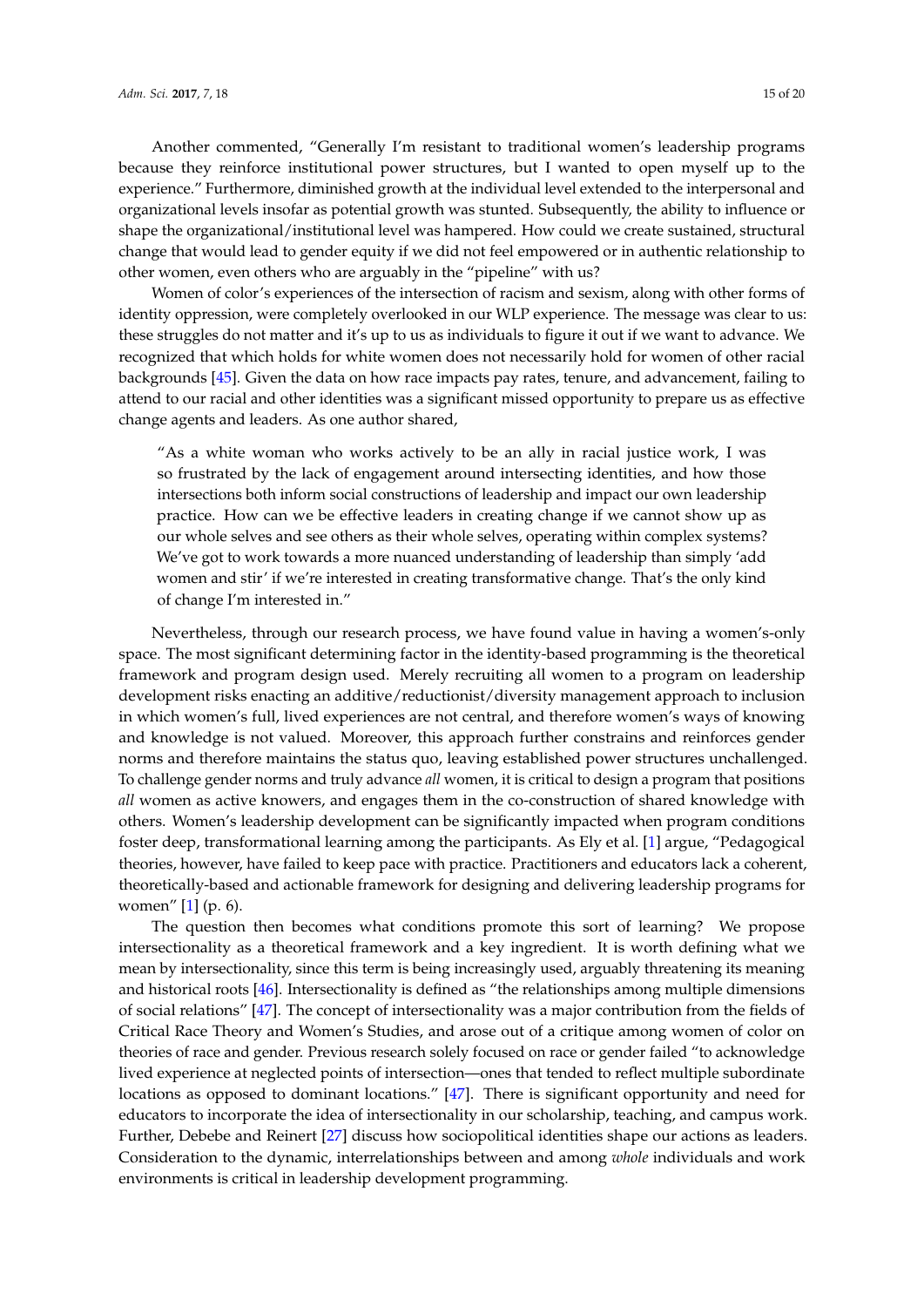Translating a theoretical framework and concept into practice through programmatic design and implementation can be challenging. One key, practical step is to engage stakeholders in all stages of the program including development, implementation, and evaluation to ensure the program speaks to participant needs as developing leaders. Deliberate attention to multiple, intersecting identities should be evidenced in all aspects of program development, implementation, and evaluation in terms of both curriculum and pedagogy. A suggested, guiding question to help focus this attention is, "To which women is this program speaking? Who is being excluded?" For example, what is meant by "woman?" Does that include only cisgender women and/or trans women as well? If so, a first step would be to include gender inclusive language in application materials, such as the options to choose preferred gender pronouns. In sum, the longstanding intersectional approach held by feminist thinkers provides a much deeper understanding of oppressed identities, and should be used to frame women's leadership development programming, in order to result in most significant impact.

It is important to note that we did not arrive at this recommendation easily. Our selected methodology truly facilitated a challenging, critical, introspective, and enlightening process. As a result, we came to appreciate autoethnography both as fruitful research process, and also a key finding and recommendation.

# *9.2. Recommendation 2: Autoethnography as Methodology for Program Evaluation*

Autoethnography is described in the *Handbook of Autoethnography* this way:

"Autoethnography is not simply a way of knowing about the world; it has become a way of being in the world, one that requires living consciously, emotionally, reflexively. It asks that we not only examine our lives but also consider how and why we think, act, and feel as we do. Autoethnography requires that we observe ourselves observing, that we interrogate what we think and believe and that we challenge our own assumptions, asking over and over if we have penetrated as many layers of our own defenses, fears, and insecurities as our project requires. It asks that we rethink and revise our lives, making conscious decision about who and how we want to be. And in the process, it seeks a story that is hopeful, where authors ultimately write themselves as survivors of the story they are living" [\[48\]](#page-19-15).

Autoethnography promotes introspective self-reflexivity, in which personal narratives are considered and reconstructed to create meaning. Therefore, we argue that autoethnography holds great potential as an integrated methodological tool, in both program evaluation and in the development of women leaders through fostering transformative learning. It is important to note that the same could be said for CAE.

Program evaluation is crafted around quantitative outcomes necessary to meet the inquiries of stakeholders. Norris and Kushner [\[49\]](#page-19-16) note that evaluation is often politicized as a tool of program funders and is viewed through a narrow, reductionist lens of accountability, used only to demonstrate 'evidence' of impact, thus missing its potential to contribute to learning [\[50\]](#page-19-17). Traditional measurements of program success measured by productivity or efficiency are often byproducts of capitalistic patriarchal culture. Chapman [\[51\]](#page-19-18) asserts that ignoring unintended consequences and measuring only outcomes in program evaluation blocks learning. If the evaluation does not seek reflective, authentic feedback, responses fail to get at the underlying assumptions that frame program design, implementation. As a result, such evaluation practices maintain status quo, reinforcing these assumptions. We live in a male-dominated world where receiving reward is prioritized; and we are rewarded by saying and doing what people expect.

In addition, the design and delivery of the program evaluation itself determines both the impact of the program and the assessment findings. For example, offering limited space and time to provide feedback on program evaluation only allows for quick, superficial thinking, without appropriate time for depth of reflection. Conventional ways of thinking and conducting program evaluation are often narrow and limiting, both in terms of design and the findings subsequently yielded. By intentionally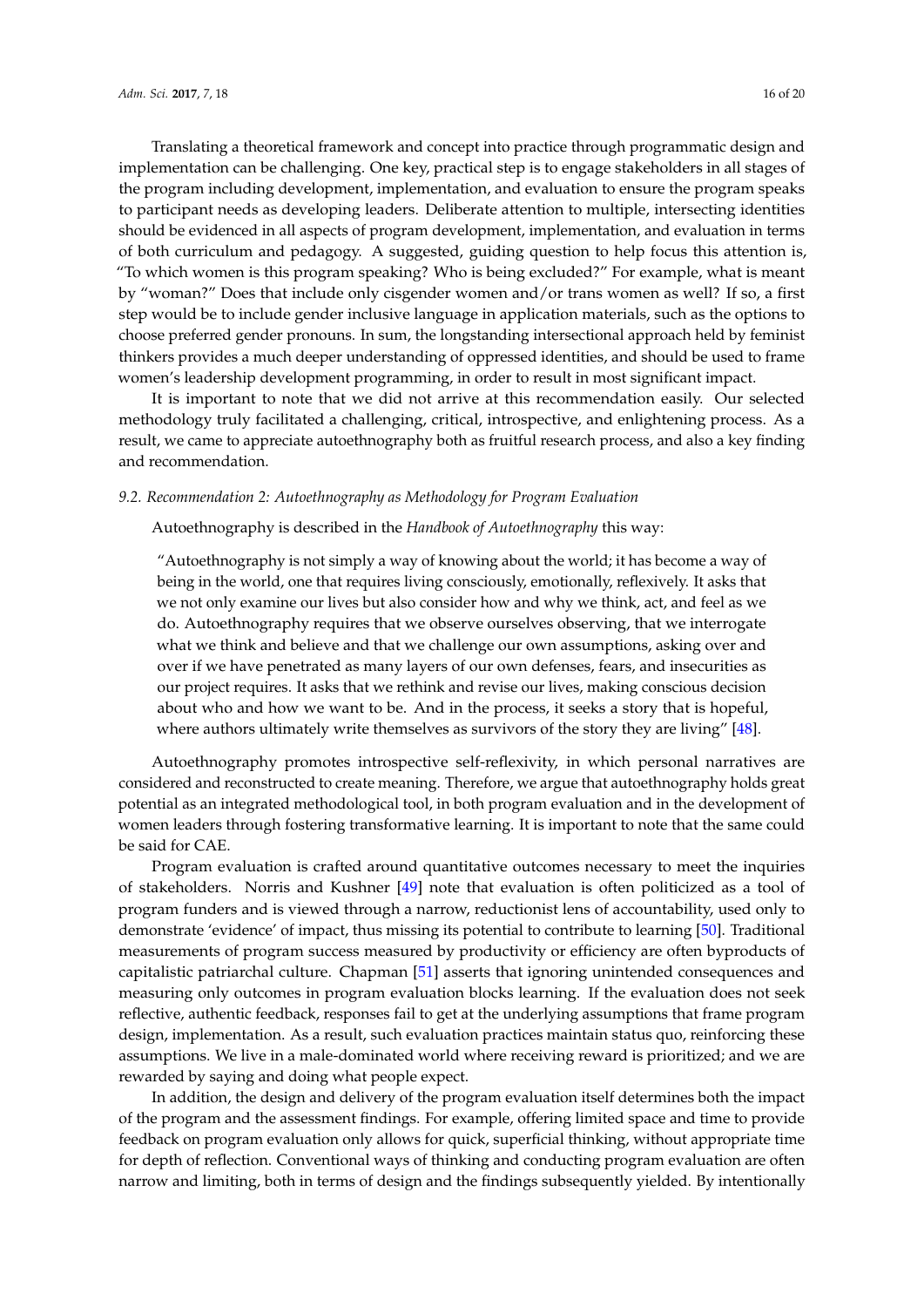providing time and space for participants to describe and analyze personal narratives, both the process and a product of evaluating the leadership development experience are realized. For instance, Hawthorne Calizo [\[24\]](#page-18-15) conducted an unpublished dissertation case study on the WLP program, finding that supervisors were supportive of participation, but not engaged in the participant's learning—the missed opportunity to share program evaluation findings and participant learning with stakeholders directly impacts opportunities for organizational growth.

By contrast, Burns [\[52\]](#page-19-19) asserts that "we need to look wider than causal attribution, beyond numbers and beyond traditional qualitative material to understand the dynamics of a process, not to ask what's happening, but how and why it is happening" [\[52\]](#page-19-19) (p. 6). Jarvis et al. [\[29\]](#page-18-20) discuss the application of relational approaches to leadership development program evaluation, and suggest using a Complex Responsive Process theory (CRP) as a lens applied to evaluation. This suggests an approach based on relationships and trust as essential to sharing authentic accounts of experience and uncovering collective wisdom, underpinned by an approach to leadership development that values different domains of expertise and the importance of 'connecting' and peer-to-peer spaces. This resonates with our recommendation to use autoethnography.

Custer [\[53\]](#page-19-20) found seven benefits of applying autoethnography to professional situations: 1. it changes time, 2. requires vulnerability, 3. fosters empathy, 4. embodies creativity, 5. eliminates boundaries, 6. invites and honors subjectivity, and 7. provides therapeutic benefits .We were able to utilize all of these elements to reflect on our experience from different angles and struggled with our vulnerability in particular, as we had yet to obtain a deeper understanding of our own and other other's personal story.

As we listened to each person's response to the guiding questions, put ourselves into each other's frame of reference, and allied ourselves to each other's views with empathy (not judgment), we discovered our own truths about our leadership identities. Our learning and understanding deepened, as we did not have to compromise our beliefs or leadership styles to participate. Our vulnerability allowed us to clarify our leadership purpose. Autoethnography allowed us to revisit the past, and make meaning of the impact of our experience in WLP on ourselves and our institution. Therefore, we recommend the use of autoethnography as a program strategy to develop women leaders and support relationship building. Furthermore, because it promotes authentic relationship building, connections between the personal and political are highlighted. This increased awareness and deep understanding of larger, systemic barriers and opportunities will more significantly impact organizational and institutional development, through participants' own leadership practice.

In summary, conducting reflective research (like autoethnography) is outside of the scope of traditional quantitative methodologies, and offers the inclusion of all women's voices and identities that are critical to effective implementation and evaluation of women's leadership development programs. It is worth noting, however, that the method of autoethnography has limitations. For example, it requires that participants be open and truthful about personal experiences. There are always power dynamics at play that can create resistance to this process. While we believe that this recommendation makes a methodological contribution to the literature on women's leadership development, we by no means see it as the panacea, and recognize the potential for negative outcomes, as explicated earlier when addressing ethical considerations.

### **10. Conclusions**

As our research process reminded us, authentic leadership requires relationship building and trust in others. Employing autoethnography as a methodological tool and connected knowing as our theoretical lens allowed us the opportunity to be vulnerable with one another and share our personal stories about our participant experiences in WLP, a women's only leadership development program at University X. As a result, we moved from an initial, surface level exploration of our WLP experiences to a much deeper understanding of *how* and *why* our experiences played out as they did, granting us deeper insight and transformative learning. It is critical to note that our learning is the result of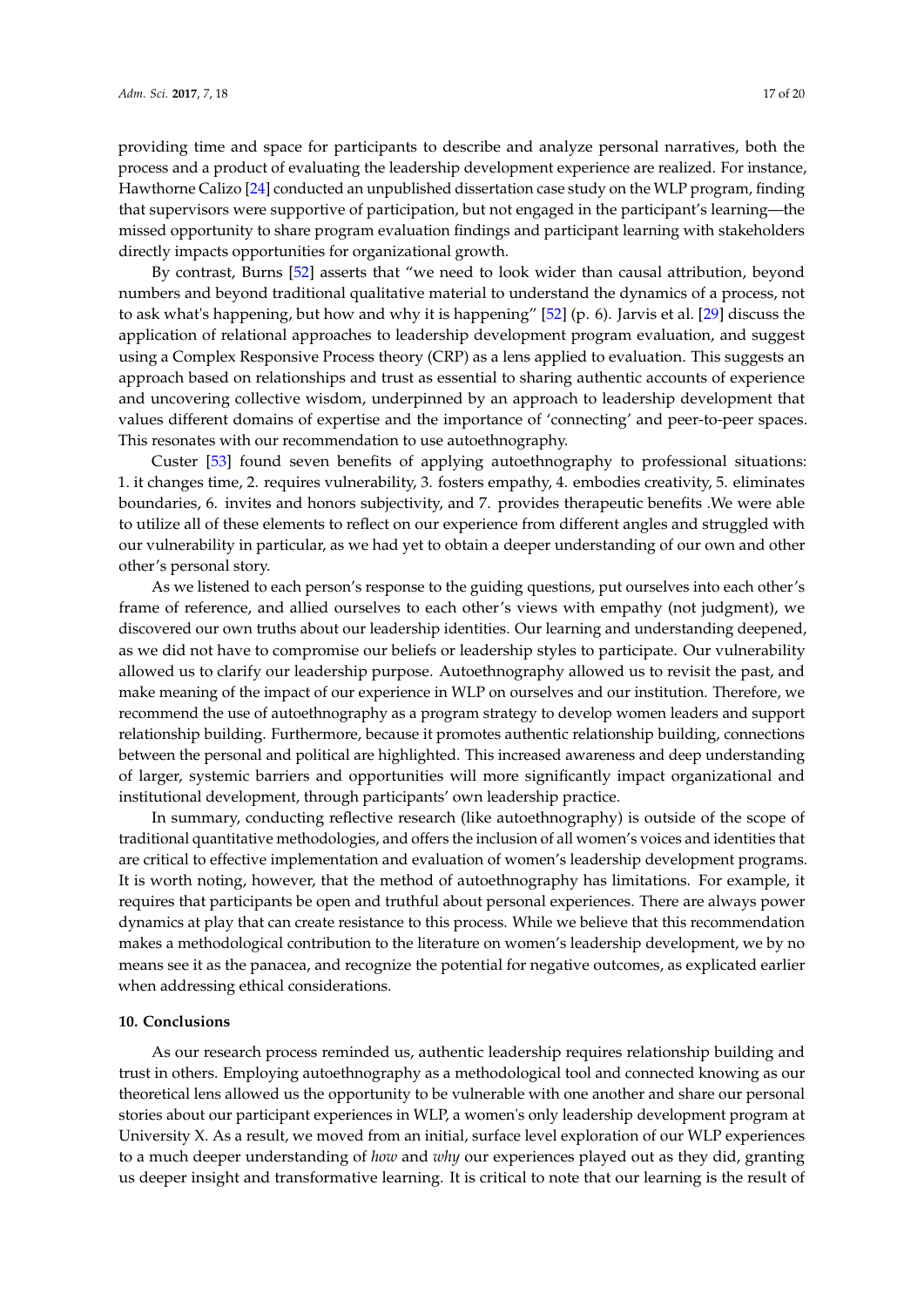our intentional work to forge this shared reflection space ourselves, outside the parameters of the program, and in spite of the program design and previous methods of evaluation. Therefore, those who oversee women's leadership development programs should prioritize relationship building as a key strategy. The investment we made in relationship building and research methodology was fruitful, revealing a call for a multi-level approach to women's leadership development, including the personal, interpersonal, and organizational contexts. These levels are interconnected so that outcomes for each are dependent on the other, and determined by the effectiveness of relationship building. If the advancement of all women is a goal at the organizational level, practicing intersectionality from start to finish in women's leadership development programs, and including autoethnography as an evaluation method, are two suggested strategies that can effectively stop the leaky pipeline. In a program that includes these recommendations, women would be empowered to be their whole selves without restriction; there would be more visible and tangible mentoring and sponsoring of other women. We would know that women's leadership would be improved because we would see social, institutional, and cultural factors change. For example, there would be a better understanding of women leader's identities as mothers, and as having differing dominant and subordinate identities in general. Evidence of this expanded understanding, and appreciation of women's leadership, would be in the membership of the program itself with participants from different positions, and with diverse social identities. No longer would there be an artificial separation between the personal and the political. *All* women would have agency as leaders. Their voices would be lifted from the trenches.

**Author Contributions:** Robin Selzer designed the research study and identified the theoretical lens. All authors contributed equally to conducting the research, analyzing the data, and writing the paper. All authors read and approved the final manuscript.

**Conflicts of Interest:** The authors declare no conflict of interest.

# **Appendix A**

Appendix for American University Terms:

Adjunct instructors are hired by colleges and universities on a contractual, part-time basis. Tenure can be defined as a permanent professorial appointment.

Provosts are senior administrative officers in a college or university.

Faculty perform teaching, research, and service functions and staff perform administrative and support functions.

### **References**

- <span id="page-17-0"></span>1. Ely, R.J.; Ibarra, H.; Kolb, D. Taking gender into account: Theory and design for women's leadership development programs. *Acad. Manag. Learn. Educ.* **2011**, *10*, 474–493. [\[CrossRef\]](http://dx.doi.org/10.5465/amle.2010.0046)
- <span id="page-17-1"></span>2. Sandberg, S. *Lean In: Women, Work, and the Will to Lead*; Random House: New York, NY, USA, 2013.
- <span id="page-17-2"></span>3. Miller, L. Can Marissa Mayer Really Have It All? Available online: [http://nymag.com/thecut/2012/10/](http://nymag.com/thecut/2012/10/marissa-mayer-yahoo-ceo.html) [marissa-mayer-yahoo-ceo.html](http://nymag.com/thecut/2012/10/marissa-mayer-yahoo-ceo.html) (accessed on 8 May 2017).
- <span id="page-17-3"></span>4. Slaughter, A. Why Women Still Can't Have It All. Available online: [https://www.theatlantic.com/magazine/](https://www.theatlantic.com/magazine/archive/2012/07/why-women-still-cant-have-it-all/309020/) [archive/2012/07/why-women-still-cant-have-it-all/309020/](https://www.theatlantic.com/magazine/archive/2012/07/why-women-still-cant-have-it-all/309020/) (accessed on 8 May 2017).
- <span id="page-17-4"></span>5. Alcorn, K. *Maxed Out: American Moms on the Brink*; Seal Press: Berkeley, CA, USA, 2013.
- <span id="page-17-5"></span>6. Johnson, W.; Mohr, T. Women Need to Realize Work Isn't School. Available online: [http://blogs.hbr.org/](http://blogs.hbr.org/2013/01/women-need-to-realize-work-isnt-schol/) [2013/01/women-need-to-realize-work-isnt-schol/](http://blogs.hbr.org/2013/01/women-need-to-realize-work-isnt-schol/) (accessed on 8 May 2017).
- <span id="page-17-6"></span>7. Hewlitt, S.A. *Forget a Mentor, Find Sponsor: The New Way to Fast Track Your Career*; Harvard Business School Publishing: Boston, MA, USA, 2013.
- <span id="page-17-7"></span>8. Schulte, B. Major National Companies Try Sponsorship as a New Hammer to break the Glass Ceiling. Available online: [https://www.washingtonpost.com/local/major-national-companies-try-sponsorship](https://www.washingtonpost.com/local/major-national-companies-try-sponsorship-as-new-hammer-to-break-glass-ceiling/2013/11/13/6f7663c0-3ba8-11e3-b7ba-503fb5822c3e_story.html?utm_term=.2a3b6e69b025)[as-new-hammer-to-break-glass-ceiling/2013/11/13/6f7663c0-3ba8-11e3-b7ba-503fb5822c3e\\_story.html?](https://www.washingtonpost.com/local/major-national-companies-try-sponsorship-as-new-hammer-to-break-glass-ceiling/2013/11/13/6f7663c0-3ba8-11e3-b7ba-503fb5822c3e_story.html?utm_term=.2a3b6e69b025) [utm\\_term=.2a3b6e69b025](https://www.washingtonpost.com/local/major-national-companies-try-sponsorship-as-new-hammer-to-break-glass-ceiling/2013/11/13/6f7663c0-3ba8-11e3-b7ba-503fb5822c3e_story.html?utm_term=.2a3b6e69b025) (accessed on 8 May 2017).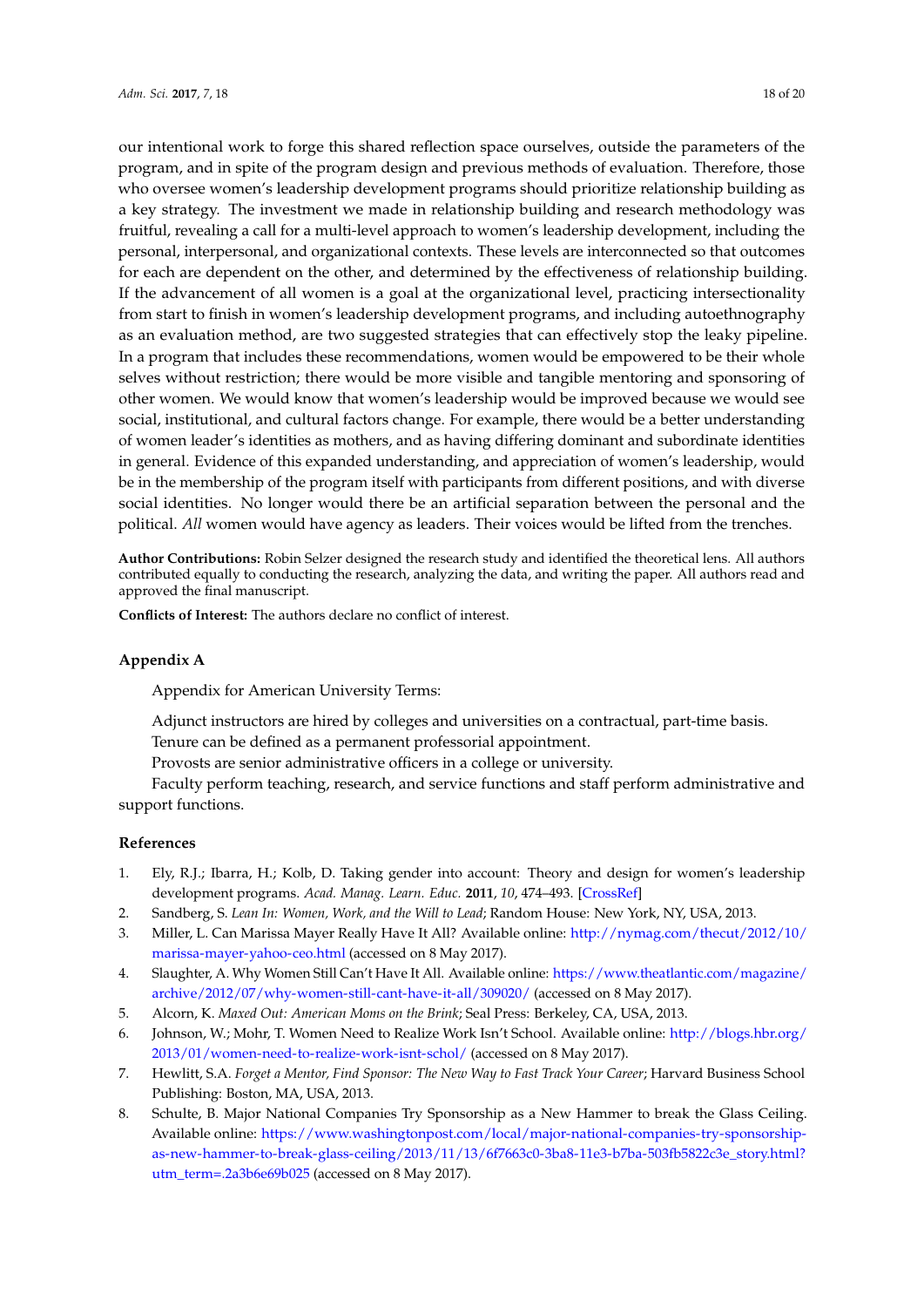- <span id="page-18-0"></span>9. Dixon, K.M. In Her Own Words: How to Warm the Chilly Climate, Woman-to-Woman. Available online: <http://www.wihe.com/displayNews.jsp?id=43631> (accessed on 8 May 2017).
- <span id="page-18-1"></span>10. Cook, B. The American College President Study: Key Findings and Takeaways. Available online: [http://www.acenet.edu/the-presidency/columns-and-features/Pages/The-American-College-](http://www.acenet.edu/the-presidency/columns-and-features/Pages/The-American-College-President-Study.aspx)[President-Study.aspx](http://www.acenet.edu/the-presidency/columns-and-features/Pages/The-American-College-President-Study.aspx) (accessed on 8 May 2017).
- <span id="page-18-2"></span>11. Fink, C.B.; Lemaster, B.; Nelson, K. The Women's Leadership Program: A Case Study. Available online: <http://www.aacu.org/liberaleducation/le-wi03/le-wi03Perspective.cfm> (accessed on 8 May 2017).
- <span id="page-18-3"></span>12. Lynch, M. Diverse Conversations: Being the First. Available online: [http://diverseeducation.com/article/](http://diverseeducation.com/article/55686/) [55686/](http://diverseeducation.com/article/55686/) (accessed on 8 May 2017).
- <span id="page-18-4"></span>13. Catalyst. The Double-Bind Dilemma for Women in Leadership: Damned If You Do, Doomed If You Don't. 2007. Available online: <http://www.catalyst.org/knowledge/double-bind> (accessed on 8 May 2017).
- <span id="page-18-5"></span>14. Rice, C. Why Women Leave Academia and Why Universities Should Be Worried. Available online: [https://www.theguardian.com/higher-education-network/blog/2012/may/24/why-women-leave](https://www.theguardian.com/higher-education-network/blog/2012/may/24/why-women-leave-academia)[academia](https://www.theguardian.com/higher-education-network/blog/2012/may/24/why-women-leave-academia) (accessed on 8 May 2017).
- <span id="page-18-6"></span>15. Morley, L. Glass ceiling or iron cage: Women in UK academia. *Gender Work Organ.* **1994**, *1*, 194–204. [\[CrossRef\]](http://dx.doi.org/10.1111/j.1468-0432.1994.tb00018.x)
- <span id="page-18-7"></span>16. Fitzgerald, T.; Wilkinson, J. *Travelling Towards a Mirage? Gender, Leadership and Higher Education*; Post Pressed: Mt. Gravatt, Australia, 2010.
- <span id="page-18-8"></span>17. O'Connor, P.; Goransson, A. Constructing or rejecting the notion of the other in university management: The cases of Ireland and Sweden. *Educ. Manag. Adm. Leadersh.* **2015**, *43*, 323–340. [\[CrossRef\]](http://dx.doi.org/10.1177/1741143214523015)
- <span id="page-18-9"></span>18. Morley, L. Women and Higher Education Leadership: Absences and Aspirations. Available online: [http://www2.hull.ac.uk/pdf/LFHE\\_%20Morley\\_SP\\_v3.pdf](http://www2.hull.ac.uk/pdf/LFHE_%20Morley_SP_v3.pdf) (accessed on 8 May 2017).
- <span id="page-18-10"></span>19. University of X. Report on the Status of Women. Available online: [http://www.uc.edu/content/dam/uc/](http://www.uc.edu/content/dam/uc/win/docs/StatusOfWomenRpt2006.pdf) [win/docs/StatusOfWomenRpt2006.pdf](http://www.uc.edu/content/dam/uc/win/docs/StatusOfWomenRpt2006.pdf) (accessed on 8 May 2017).
- <span id="page-18-11"></span>20. Bahn, K. Rise of the Lady Adjuncts. Available online: [https://chroniclevitae.com/news/206-the-rise-of-the](https://chroniclevitae.com/news/206-the-rise-of-the-lady-adjuncts)[lady-adjuncts](https://chroniclevitae.com/news/206-the-rise-of-the-lady-adjuncts) (accessed on 8 May 2017).
- <span id="page-18-12"></span>21. Bandura, A. *Self-Efficacy: The Exercise of Control*; Freeman: New York, NY, USA, 1997.
- <span id="page-18-13"></span>22. Keohane, N.O. Leadership out front and behind the scenes: Young women's ambitions for leadership today. In *Women and Leadership in Higher Education*; Longman, K., Madsen, S., Eds.; Information Age Publishing: Charlotte, NC, USA, 2014.
- <span id="page-18-14"></span>23. Eagly, A.H.; Carli, L.L. *Through the Labyrinth: The Truth About How Women Become Leaders*; Harvard Business School Press: Boston, MA, USA, 2007.
- <span id="page-18-15"></span>24. Hawthorne Calizo, L.S. A Case Analysis of a Model Program for the Leadership Development of Women Faculty and Staff Seeking to Advance Their Careers in Higher Education. Ph.D. Thesis, University of Maryland, College Park, MD, USA, 2011.
- <span id="page-18-16"></span>25. Davis, D.R.; Maldonado, C. Shattering the glass ceiling: The leadership development of African American women in higher education. *Adv. Women Leadersh.* **2015**, *35*, 48–64.
- <span id="page-18-17"></span>26. Vinnicombe, S.; Singh, V. Women-only management programs: An essential part of women's leadership development. *J. Chang. Manag.* **2003**, *3*, 294–306. [\[CrossRef\]](http://dx.doi.org/10.1080/714023846)
- <span id="page-18-18"></span>27. Debebe, G.; Reinert, K.A. Leading with our whole selves: A multiple identity approach to leadership development. In *Handbook on Race-Ethnicity and Gender in Psychology*; Miville, M., Ferguson, A., Eds.; Springer: New York, NY, USA, 2014; pp. 271–293.
- <span id="page-18-19"></span>28. Ely, R.J.; Meyerson, D.E. Theories of gender in organization: A new approach to organizational analysis and change. *Res. Organ. Behav.* **2000**, *22*, 103–151. [\[CrossRef\]](http://dx.doi.org/10.1016/S0191-3085(00)22004-2)
- <span id="page-18-20"></span>29. Jarvis, C.; Gulati, A.; McCririck, V.; Simpson, P. Leadership matters: Tensions in evaluating leadership development. *Adv. Dev. Hum. Resour.* **2013**, *15*, 27. [\[CrossRef\]](http://dx.doi.org/10.1177/1523422312467138)
- <span id="page-18-21"></span>30. Belenky, M.F.; Clinchy, B.M.; Goldberger, N.R.; Tarule, J.M. *Women's Ways of Knowing: The Development of Self, Voice, and Mind*; Basic Books: New York, NY, USA, 1997.
- <span id="page-18-22"></span>31. Simpson, R.; Lewis, P. An investigation of silence and a scrutiny of transparency: Re-examining gender in organization literature through the concepts of voice and visibility. *Hum. Relat.* **2005**, *58*, 1253–1275. [\[CrossRef\]](http://dx.doi.org/10.1177/0018726705058940)
- <span id="page-18-23"></span>32. Belenky, M.F.; Stanton, A.V. Inequality, development, and connected knowing. In *Learning as Transformation*; Mezirow, J., Ed.; Jossey-Bass: San Francisco, CA, USA, 2000; pp. 3–34.